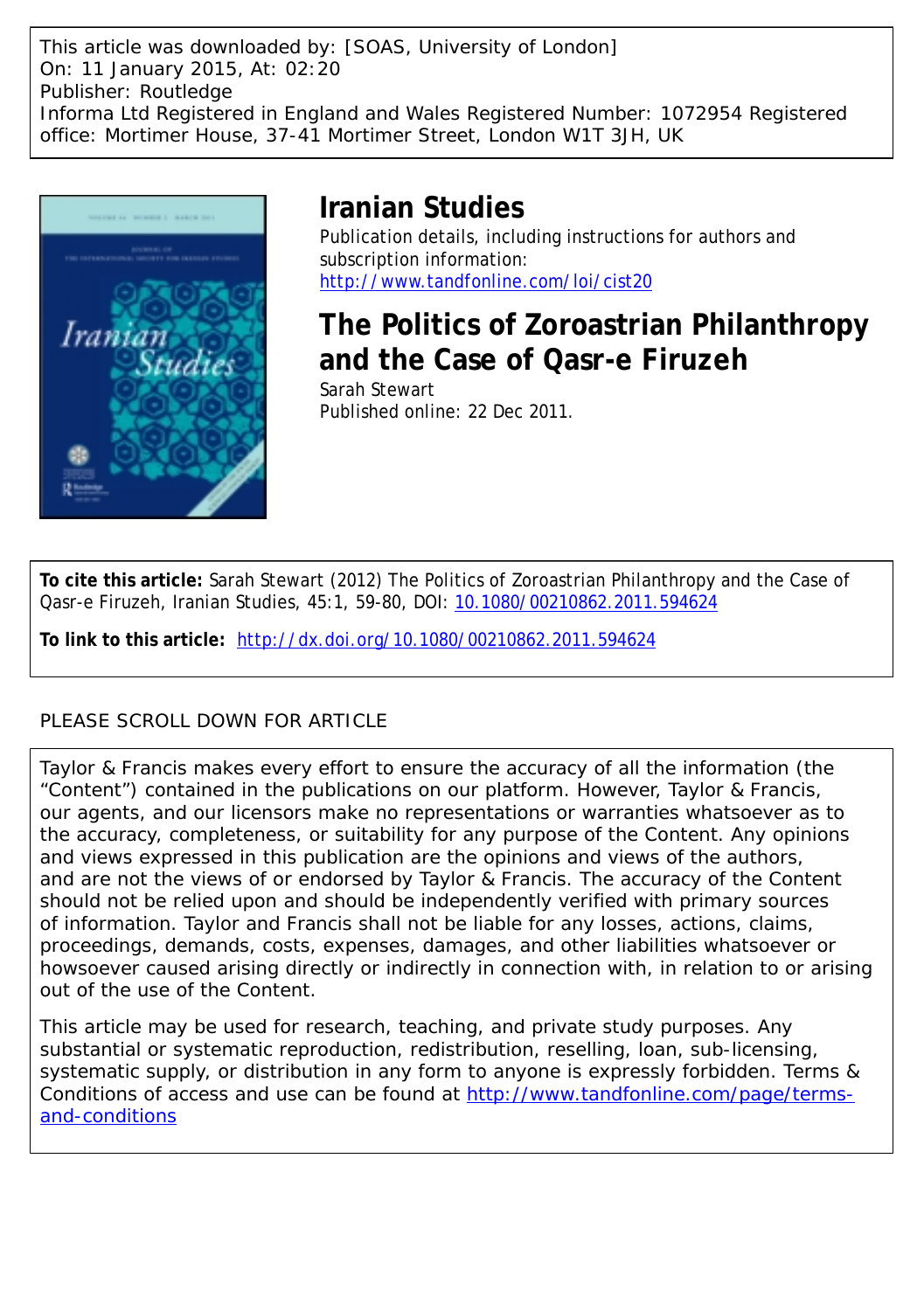Sarah Stewart

#### The Politics of Zoroastrian Philanthropy and the Case of Qasr-e Firuzeh

In Iran and India religious philanthropy has been a feature of Zoroastrian piety as well as providing the means by which both communities have prospered throughout their respective histories. In Iran an elaborate structure for the regulation of charitable donations was already in place during the Sasanian period and laid the foundation for the laws governing pious foundations, awqāf, after the Islamic conquest. The increased interaction between Iranian Zoroastrians and Parsis from the mid-nineteenth century onwards led to the expansion of the Tehran Zoroastrian community and the rise of a wealthy merchant class which in turn enabled philanthropic activity to flourish. This development will be discussed here with reference to a particular vaqf, that of the first ārāmgāh or Zoroastrian cemetery to be established in Tehran in the early twentieth century. The case of Qasr-e Firuzeh spans three successive governments in Iran and gives an insight into the management of a charitable endowment within different political contexts.

In contrast to India and the wider diaspora, Zoroastrian minority status in Iran has been determined by religion alone, rather than by the twin criteria of religion and ethnicity. It is, therefore, people's identity as Zoroastrians rather than as Iranians that has had continuously to be negotiated in order for them to practice their religion and survive as a community. During the centuries that followed the Arab conquest of Iran, Zoroastrians suffered at worst active persecution and at best marginalization. By the Qajar period (1794–1925) their numbers had dwindled to less than 10,000 adherents Iran-wide.<sup>1</sup>

From the mid-to-late nineteenth century—and mainly as a result of Parsi intervention—the condition of Zoroastrians in Iran began to improve. The increase in prosperity through business and landownership, with continued economic support from India, meant that religious philanthropy was able to flourish. The internal governance of the community was structured through the establishment of anjomans, and the priesthood through the introduction of the Mobedan Council. Since all Zoroastrian charitable foundations were registered with a government

Dr Sarah Stewart is Lecturer in Zoroastrianism, SOAS, University of London.

<sup>&</sup>lt;sup>1</sup>Maneckji Limji Hataria, "A Millennium of Misery: Travels in Iran: 2," *Parsiana* (January 1990): 35 (abridged and edited by Parsiana from the English translation by Jamshed M. Bilimoria of M. L. Hataria, Rishale Ej Har Shyaate Iran).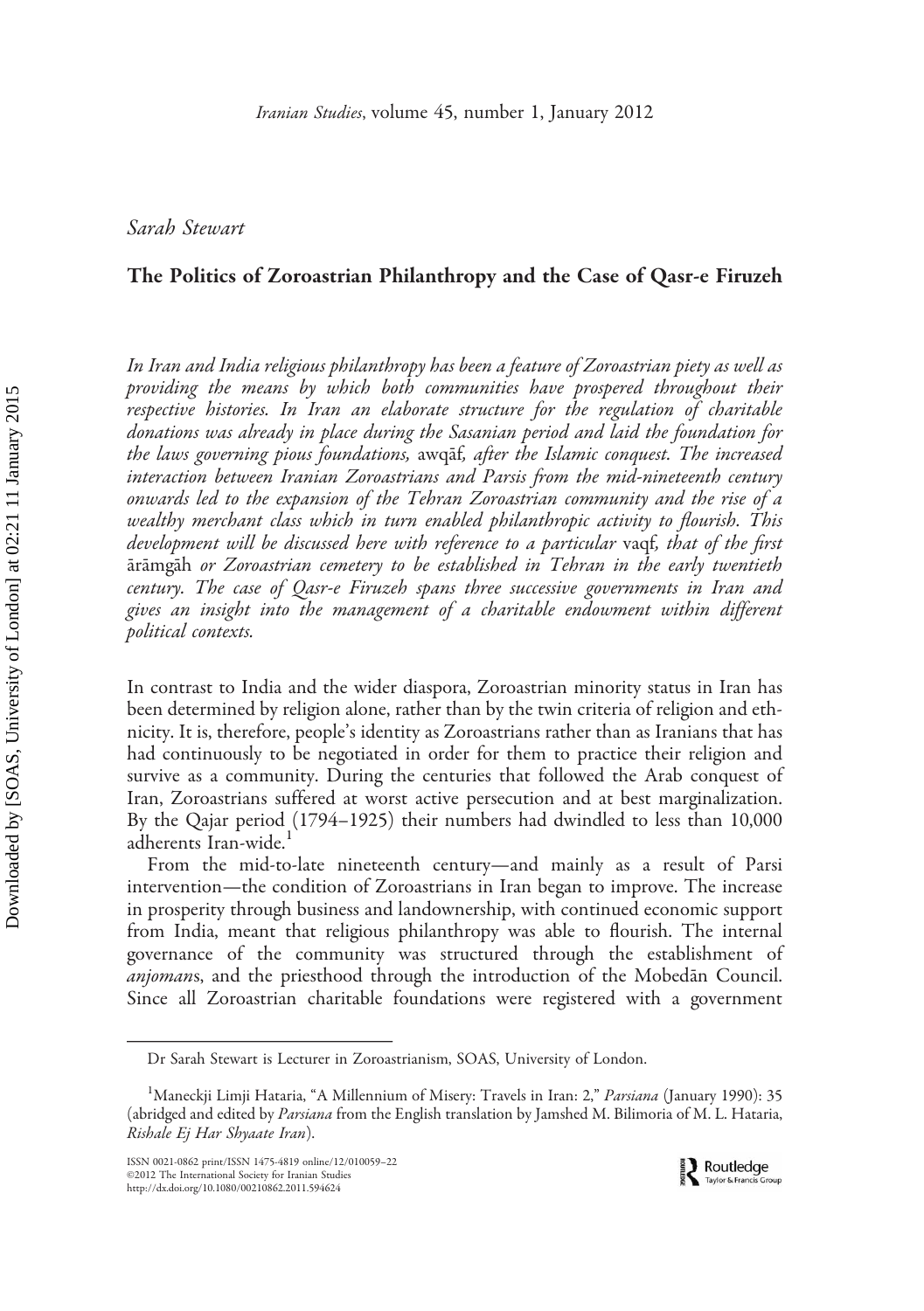department, $2$  Zoroastrian leaders of the community were brought increasingly into contact with government at both local and national levels. Over the last 200 years, a number of Zoroastrian philanthropists have become household names in Iran just as their charitable work has become well known in the diaspora and among scholars of Zoroastrianism. However, there has been little discussion about what happened to charitable foundations *after* they were established.<sup>3</sup> The vicissitudes of modern Iranian history are such that the management of endowments was often subject to protracted negotiations between *anjomans* and government departments and ministries. This paper approaches the idea of religious charity through an account of a particular endowment or  $\text{vagf}$  (pl.  $\text{awg}\bar{\text{af}}$ ), using it as a means by which to view Zoroastrian philanthropy and its development in Iran within different historical contexts. The case in question is that of Qasr-e Firuzeh, the name given to the first *ārāmgāh* or Zoroastrian cemetery to be established in Tehran in the early twentieth century. It began with the acquisition of land by the Tehran Zoroastrian Anjoman (TZA) in 1935 and remains ongoing. Over a period that spans three successive governments—that of Reza Shah Pahlavi (1925–41), Mohammad-Reza Shah Pahlavi (1941–79) and the Islamic Republic of Iran—the preservation and management of this particular endowment, one that was of great importance to the Tehran Zoroastrian community, became increasingly politicized.

The elaborate structure for the regulation of charitable donations that existed during the Sasanian period will serve as an introduction to the system of *vaqf*, variously translated as bequest or dedication, or pious foundation, which was established after Iran became a Muslim land. There is little recorded evidence of Zoroastrian charitable activity in the centuries that followed the Arab conquest, although religious texts continued to advocate its importance as a moral obligation. Community records of charitable donations in Iran began with the establishment of Zoroastrian *anjomans* in the mid-nineteenth century and have been held in *anjoman* archives from that time.<sup>4</sup> The role of the Parsis will be mentioned briefly in this connection, for it was Parsi philanthropy on Iranian soil that gave impetus to the growth of modern Zoroastrian charitable institutions.

The religious dimension of Zoroastrian philanthropy is underpinned both theologically and doctrinally. The relationship between philanthropy and eschatological reward is recognized by Zoroastrians, both Iranian and Parsi, whatever approach

 $^2$ For a discussion of the administration of charitable endowments generally, see Ann K. S. Lambton, Landlord and Peasant in Persia (Oxford, 1969, first printed 1953): 230-37.

 $3$ The likely reason for this has been the paucity of accessible documentation inside Iran. The recently published Feroz Pūrūstāmi, ed., Anjoman-e Zartoshtiyān-e Tehrān: Yek Sadeh Talāsh va Khedmat (Tehran, 2008), provides some early documents, but these are often without dates. I am grateful to the Tehran Zoroastrian Anjoman for their cooperation and assistance with this research. <sup>4</sup>

 $T$ The earliest financial records of the TZA (dating from the beginning of the twentieth century) show the contributions of Parsi benefactors from Bombay, Shanghai and Moscow, as well as the growing number of Iranian Zoroastrians who were in a position to make vaqf endowments. See Sarah Stewart, in collaboration with Mandana Moavenat, Zoroastrianism in Iran: A Contemporary Perspective (forthcoming).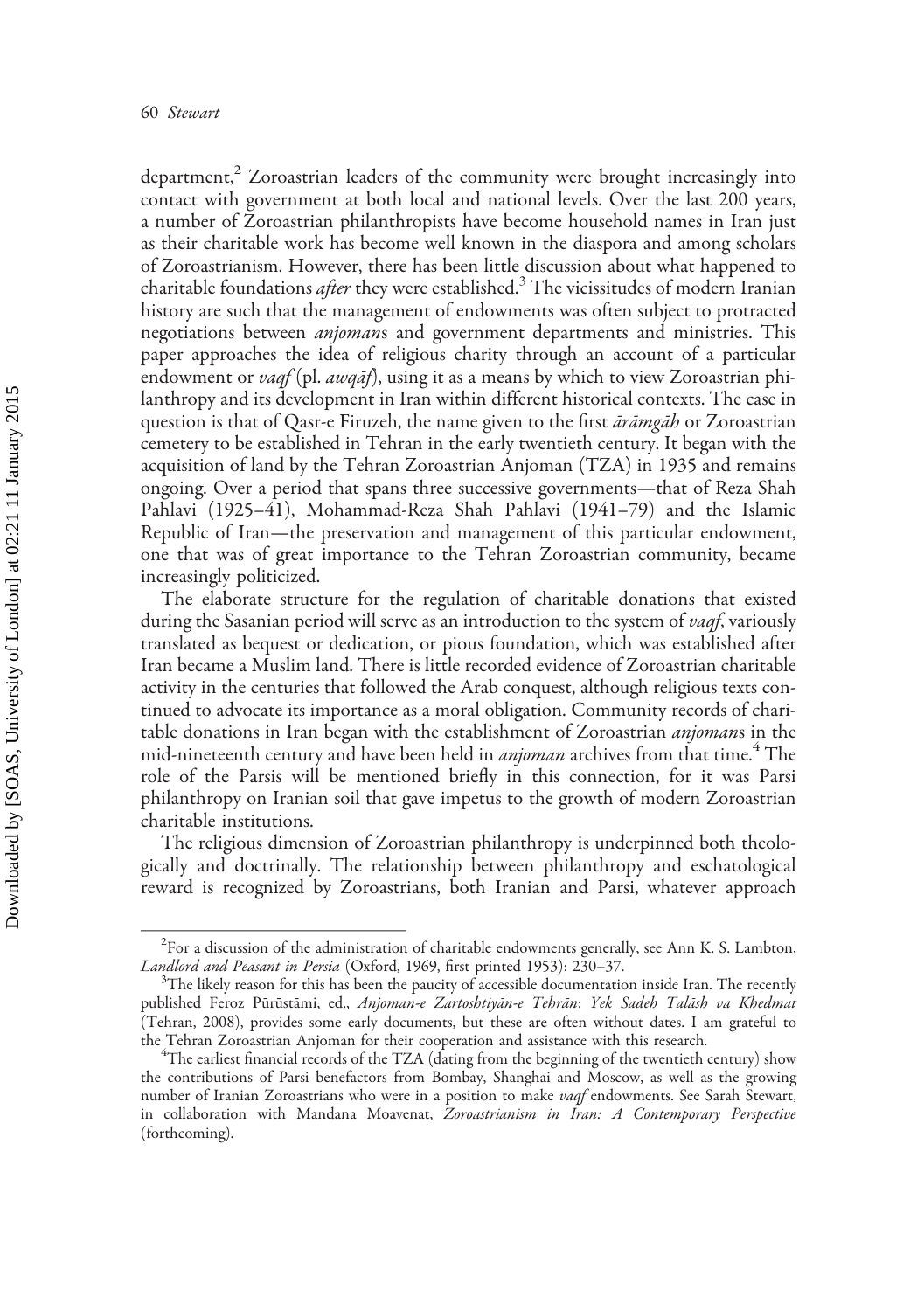they may have towards their religion. Since everyone is accountable for the fate of their own soul at death the moral imperative to perform righteous deeds is unequivocal. The eschatological doctrine of individual and universal judgments contained in the story of creation, bundahishn, provides a prototype for the balance that is kept, according to Zoroastrian religious teaching, between the responsibility that man has towards himself and to society. In striving to fulfill both criteria, Zoroastrians believe they can enhance the quality of the *gētīg* or material world, and hasten the return to its original state of perfection in which evil will be banished for all time. The performance of good actions, therefore, addresses both the spiritual needs of the individual as well as the practical needs of society. One of the foremost ways of performing such actions has been through religious charity. Whether privately endowed family memorials or religious institutions, places of worship and ritual precincts, as well as civic facilities most are the result of pious foundations.

#### The Transition of Religious Charity from the Sasanian to the Islamic System

In modern Iran the Sāzmān-e Awqāf-e Iran is the government institution in charge of vaqf lands and the registration of all charitable trusts and endowments. Although associated with Islamic law,  $awq\bar{a}f$  is nonetheless an institution that pre-dates Islam in Iran. There is some debate as to whether the laws governing *awqaf* in predominantly Muslim states derive from Arab or Persian sources, but there seems little doubt that the legal system in place at the time of the Arab conquest of Iran paved the way for the structure that followed.

In Iran, at least from Sasanian times, religious philanthropy played a part in the polity or way in which civil society was ordered. The establishment of a pious foundation, whether for private or public benefit, was an indication of a person's position in society. Family endowments ensured an income in perpetuity for descendants and their families and were subject to laws of inheritance and taxation. Private endowments dedicated to public welfare such as the building of fire temples, bridges and canals provided facilities for citizens that in modern times would be provided by the state.

The Sasanian law book, Hazār dādestān or The Book of a Thousand Judicial Decisions, compiled during the reign of Khusrau II (591–628 CE) is the main source of information concerning the judicial system; it also provides insights into the way society was organized.<sup>5</sup> Of primary importance was the family unit, followed by the agnatic group, which consisted of several generations of patrilinear descent. Family members were linked not only by bonds of kinship but also by shared customs pertaining to worship—in particular traditions surrounding the souls of the dead. Initiation into the Zoroastrian faith, which was marked by the sedreh-pūshī when an adolescent was invested with the sedreh and kushtī, meant attaining full legal rights and obligations including for example guardianship of women and orphans, as well as rights of succession over a relative who had left no heir.<sup>6</sup> Once a man died, his legitimate sons assumed all his rights and obligations includ-

<sup>&</sup>lt;sup>5</sup>A. Perikhanian, "Iranian Society and Law," *Cambridge History of Iran* (Cambridge, 1993) 3(2): 631–46.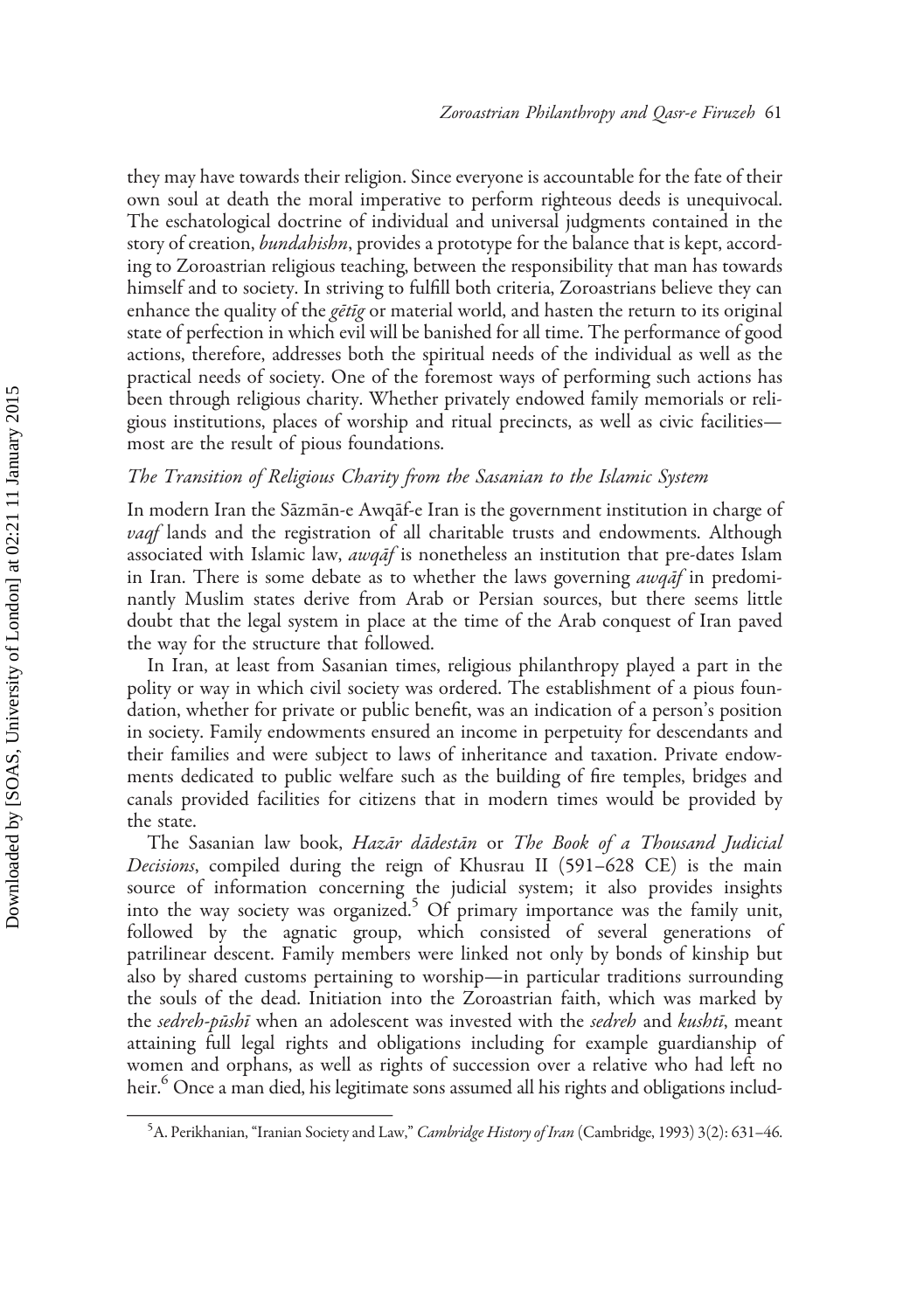ing the performance of rituals for his soul (for which one-third of his total estate was reserved) and those of his ancestors.<sup>7</sup> The linking of kinship and religion, in order to guarantee the continuity of a lineage, as well as the continued performance of ceremonies in a man's name was facilitated by the system of xvedodah, or consanguineous marriage.<sup>8</sup> The legal system that was developed by Sasanian jurists and promoted by clergy and nobility alike thus ensured that wealth could be transmitted across generations. In addition, the close relationship between Sasanian monarchs and the high priest, magupatān magupat, provided authority for priestly interpretations of doctrine and ritual and there is direct evidence that the magupatan magupat was involved in the formation of the judicial administration and law.<sup>9</sup> The fact that the judgment of the *magupatān magupat* was considered above the trial by ordeal, and by implication divine intervention, is further indication of his extraordinary power.<sup>10</sup> One of the results of the alliance between high priest and monarch was the accumulation of great wealth in the form of pious foundations and properties owned by fire temples.

Under Sasanian law a fixed-purpose endowment consisted of a capital sum and the income that derived from it. The founder could specify the purpose for which the income deriving from the capital was to be used, as set out in the endowment deed (later known as the *vaqfnāmeh*). The income from profitable endowments was spent partly on maintaining whatever constituted the principal and partly on taxes. Any surplus remaining was at the disposal of the founder and his heirs and was normally spent on other pious causes.<sup>11</sup> Where a foundation was non-profitable, either the principal was divided in order to meet maintenance expenses, or an additional conveyance of land and/or livestock was made in order to generate necessary income. The inscription of Shāpur I, for example, mentions the endowment by the king of five fire temples in commemoration of the souls of family members, as well as the "principal" or income-bearing property which is referred to in various ways as belonging to the fire.<sup>12</sup> The registration of endowments was the responsibility of a department, the dīvān ī kartakān, and, according to the Hazār dādestān, endowments for the soul were administered by the *rad*, or spiritual leader of the realm.<sup>13</sup>

<sup>&</sup>lt;sup>6</sup> Perikhanian, "Iranian Society and Law," 641–43.<br><sup>7</sup>Maria Macuch, "Zoroastrian Principles and the S

 $^7$ Maria Macuch, "Zoroastrian Principles and the Structure of Kinship in Sasanian Iran," in Religious Themes and Texts of Pre-Islamic Iran and Central Asia: Studies in Honour of Professor Gherardo Gnoli on the Occasion of his 65th Birthday on 6th December 2002, ed. C. G. Cereti et al. (Wiesbaden, 2003),  $235 - 36.$ 

 ${}^{8}$ See Macuch, "Zoroastrian Principles," 232-33, where she develops this theory.

<sup>&</sup>lt;sup>9</sup>See Perikhanian, "Iranian Society and Law," 629, where she mentions the "Memorandum" of Veh-Shāpūr, which detailed records of interrogation that took place when capital offences were under investigation and which were then copied and distributed to the provinces.<br><sup>10</sup>Perikhanian "Iranian Society and Law," 679. <sup>11</sup>An example usually cited is the inscription on the bridge in the town of Gōr (modern Firuzābād),

which states that it was built at the expense of Mehr-Narseh, the vazurg-framātar of Iran, for the sake of his soul. He also founded four fire temples, one for his own soul and the other three for the souls of his three sons. See Perikhanian, "Iranian Society and Law," 661–62.<br><sup>12</sup>Perikhanian, "Iranian Society and Law," 662–63. <sup>13</sup>M. Macuch, "Charitable Foundations: i. In the Sasanian Period," *Encyclopaedia Iranica* V: 381.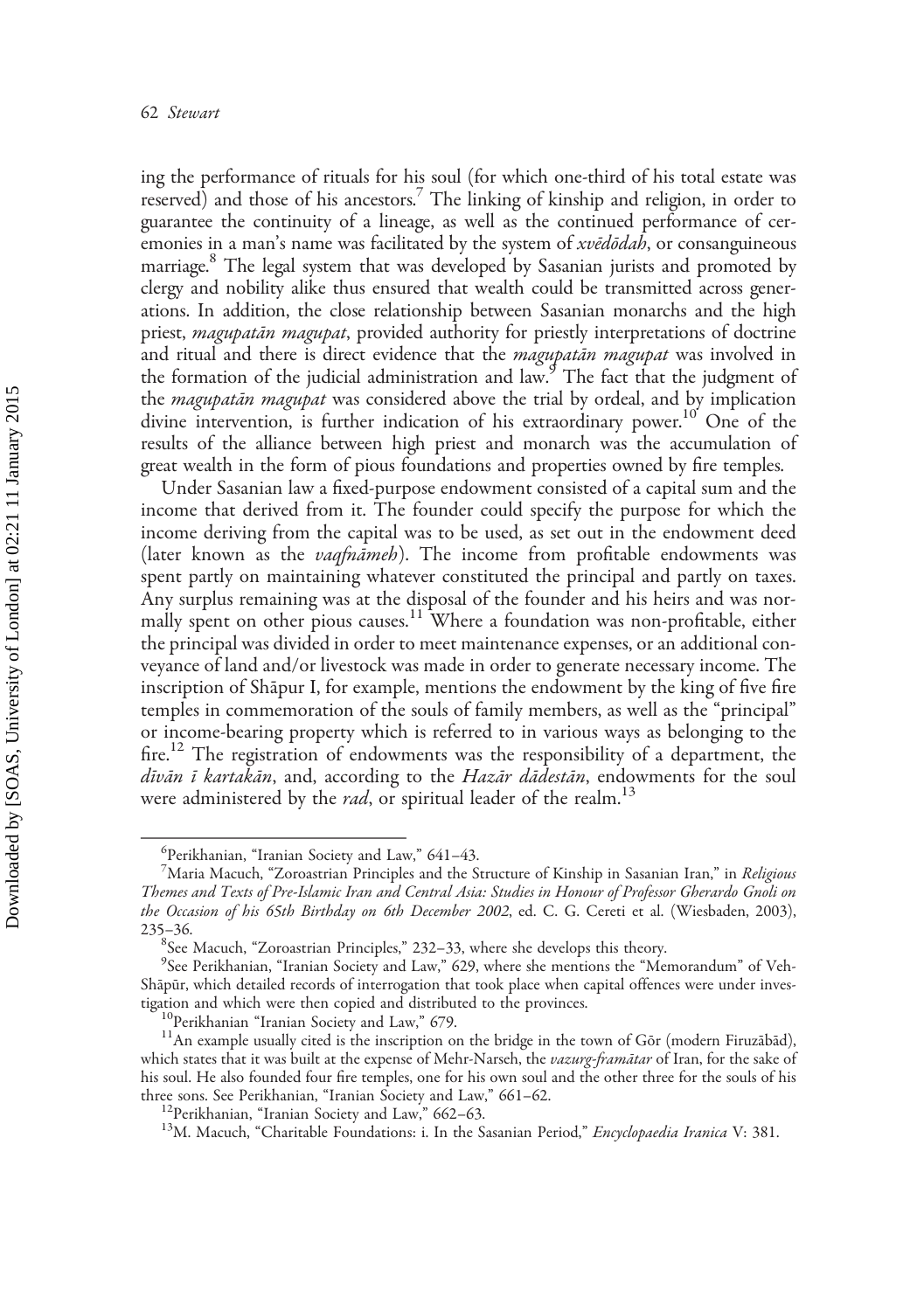Both the complex laws of inheritance and succession as well as the laws of property developed by Sasanian jurists continued to be of significance to religious minorities after the Arab conquest and the imposition of Shari'a. The securing of material wealth through lines of succession ensured that religious ceremonies were continued, and the rightful ownership of property and "things" was safeguarded through the creation of pious foundations—awqāf. Legacies registered in this way by Zoroastrians remained within the family, whereas everything else passed to the member or members of the family who had converted to Islam, regardless of the pre-existing rights of inheritance.<sup>14</sup> The similarities between Zoroastrian and Muslim jurisprudence regarding pious foundations would have meant that Zoroastrians were familiar with the laws governing *vaqf* property which were akin to those that had previously governed the *pat ruvān*, or endowments for a fixed purpose. Under Muslim law the principal remained inviolable while the income derived from it was used for the religious purposes that had been stipulated by the founder. Taxes were payable as before and the *vaqf* properties were administered by trustees usually nominated by the founder. One change that took place was that the *pat ruwān* were divided into those for private family foundations, *vaqf-e kheyri*, and those that were for public benefit, *vaqf-e ahli*. The Sasanians had not distinguished between these two possibly because, in Zoroastrianism, pious donations whether public or private were considered to benefit the soul of the benefactor.<sup>15</sup> Under Islam, on the other hand, the accumulation of wealth for the sake of oneself as opposed to others was discouraged. Motives of piety and eschatological reward were also features of Islamic *awqaf*, as was the desire to preserve family fortunes. Although such pious foundations were supposed to be inviolable, there is evidence to suggest that interference varied according to the whim of the ruler.<sup>16</sup>

We can only speculate as to the way in which the Zoroastrian laity understood the teachings contained in their religious texts, as well as those transmitted orally, during the Sasanian period. What we do know is that the establishment of the Avestan canon some time during the sixth century meant that, for the first time, there was a unified textual authority that could be accessed by scholar priests throughout the realm. In the centuries that followed the Arab conquest Zoroastrian priests evidently continued to emphasize the importance of ensuring the well-being of the soul. These injunctions appear in Pahlavi texts, compiled in the ninth century, through to the Persian Rivāyats, letters of instruction sent by priests in Iran to their co-religionists in India between the fourteenth and seventeenth centuries.

<sup>&</sup>lt;sup>14</sup>See John R. Hinnells, Mary Boyce and Shāhrokh Shāhrokh, "Charitable Foundations: ii. Among Zoroastrians in Islamic Times," Encyclopaedia Iranica V: 382.<br><sup>15</sup>Shaul Shaked suggests that to perform charitable actions in honor of one's own soul was so com-

monplace in Sasanian times that it was regarded as characteristically Iranian by certain Islamic scholars. See S. Shaked, "For the Sake of the Soul: A Zoroastrian Idea in Transmission into Islam," Jerusalem Studies in Arabic and Islam, 13 (1990): 21.<br><sup>16</sup>See Ann K. S. Lambton, "Awqāf in Persia: 6th–8th/12th–14th Centuries," in *Islamic Law and* 

Society, 4, no. 3 (1997): 303–08, where she refers to documents detailing the frequent injunctions to prevent the confiscation of awqāf during the Ilkhānid period.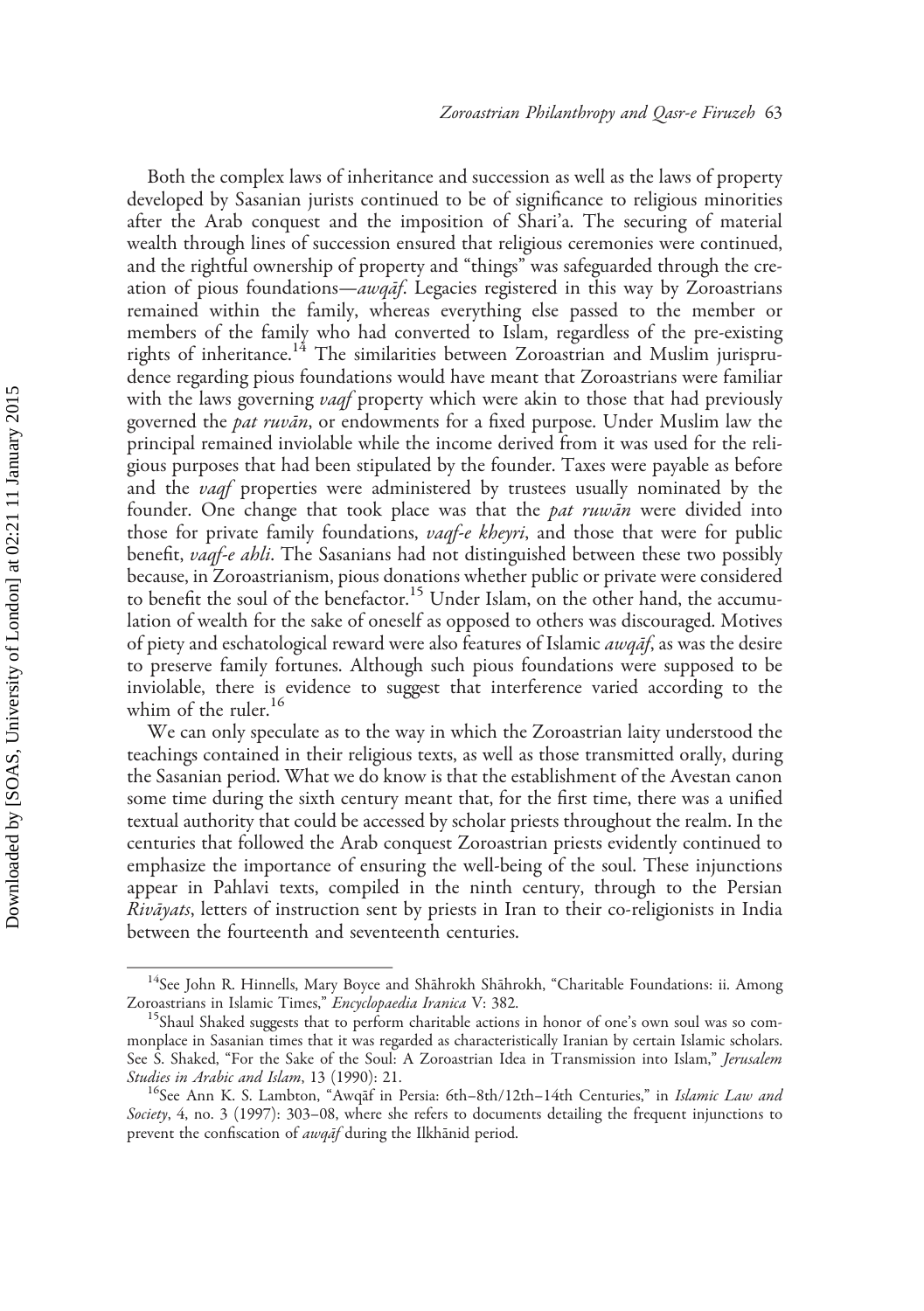#### Parsi Religious Charity in Iran in the Mid-to-Late Nineteenth Century

While religious charity continued to be part of Zoroastrian teaching after the Islamic conquest of Iran, it is not until the respective communities in India and Iran began to prosper that charitable endowments began to have an impact on society. The minority status of Zoroastrians in both India and Iran created a desire for strong institutions that could fulfill the religious and social needs of the respective communities. It can be seen that charity was linked to the economic growth, education, social welfare and religious stability of the communities in both regions. Religious charity was closely associated with the way in which internal affairs were managed—in Iran, by the anjomans, and in India by the Parsi Panchayat.

Parsi religious charity in India during the nineteenth century was, in large part, directed towards the building of fire temples or *agiarys*, with the main period of growth being between 1830 and 1900, and largely the result of private subscriptions. The building of *dakhmehs* and burial grounds had begun slightly earlier, in the early eighteenth century, but also accelerated after 1800.<sup>17</sup> From its inception in the late eighteenth century, the Bombay Parsi Panchayat (BPP) was responsible for dealing with community issues and upholding religious traditions as more people moved from rural areas to the city. Its authority began to wane when membership was made hereditary in 1830 and also with the introduction, in 1832, of Parsi matrimonial courts. During the twentieth century (after having merged with the Parsi Benevolent Institution), the BPP regained its importance as the body responsible for the management of Parsi properties and charitable foundations.<sup>18</sup> Membership of the Panchayat was predominantly lay and drawn from the merchant elites. As time went on, tensions arose between the young and old elites, as well as across the generations. But the overall effect, broadly speaking, was the transfer of authority from the priesthood to the laity in matters both social and religious.<sup>19</sup>

Parsis became aware of the extent of Iranian Zoroastrian deprivations in the late eighteenth century when a number of their co-religionists came and settled in India. The fortunes of Iranian Zoroastrians began to improve with the establishment in Bombay of the Society for the Amelioration of the Conditions of the Zoroastrians in Persia and the work of its first emissary to Iran, Maneckji Limji Hataria, between 1854 and his death in 1890. Hataria is perhaps best-known for the role he played in the abolition of the jizya or head tax that had been imposed on Zoroastrians since the time of the Arab conquest. This tax was paid by all *dhimmis* (members of recognized non-Muslim religious minorities) in Iran as a communal sum.<sup>20</sup> It had become increasingly unpopular among Zoroastrians during the eighteenth and nineteenth

<sup>&</sup>lt;sup>17</sup>For patterns of growth, see the charts given by John Hinnells, "The Flowering of Zoroastrian Ben-

evolence," Zoroastrian and Parsi Studies: Selected Works of John R. Hinnells (Aldershot, 2000), 215–17.<br><sup>18</sup>J. Hinnells, "Authority and Parsis in British India," in J. Hinnells and A. Williams, eds, *Parsis in India and th* 

<sup>&</sup>lt;sup>19</sup>See Susan Styles Maneck, The Death of Ahriman: Culture, Identity and Theological Change among the Parsis of India (Bombay, 1997), 165–70.<br><sup>20</sup>V. B. Moreen, "Jezya," Encyclopaedia Iranica XIV: 643–44.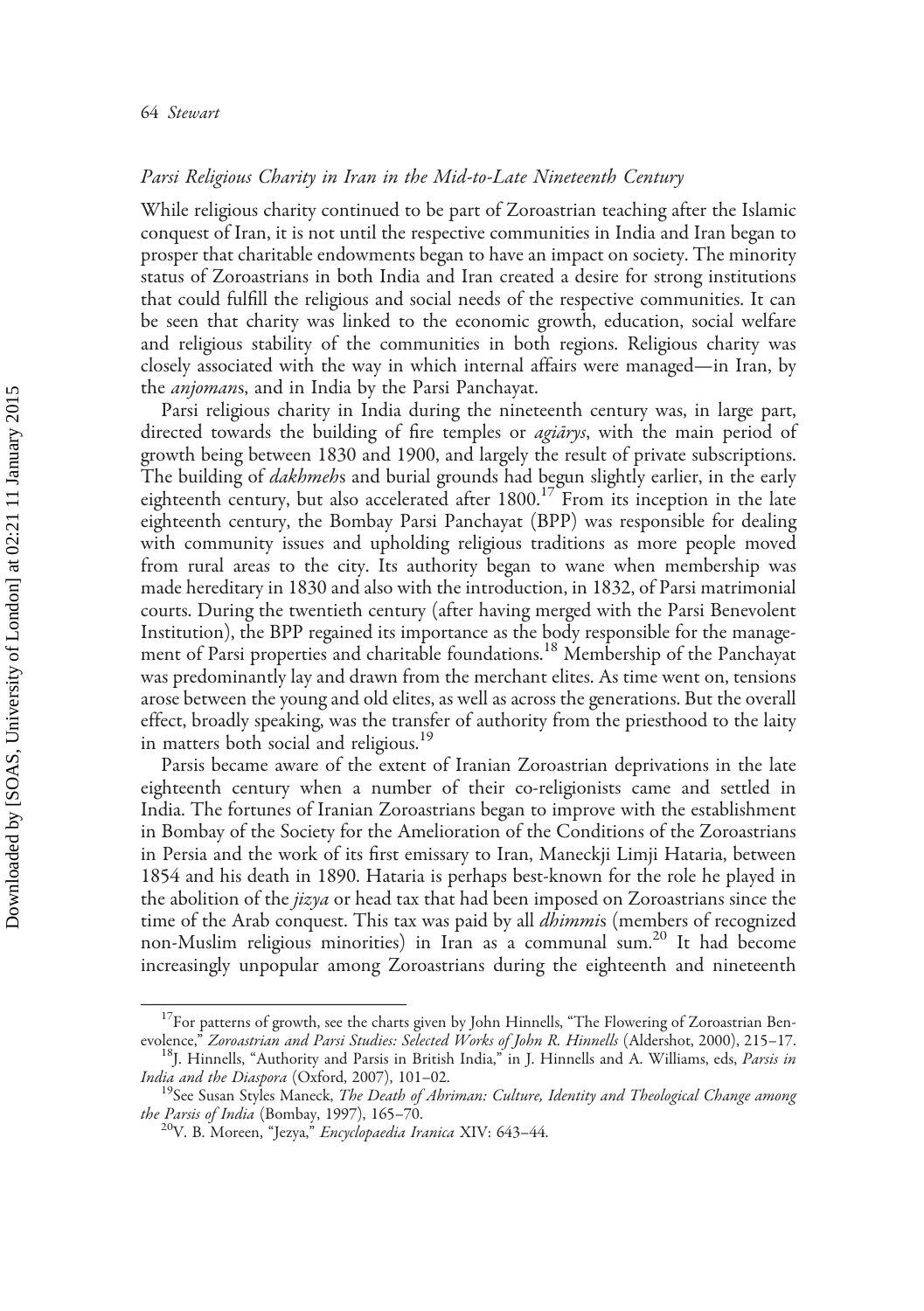centuries since the amount payable by the community as a whole had increased from 250 to 1,000 tomāns.<sup>21</sup> Hataria interceded on behalf of Zoroastrians with the Qajar court, writing personally to Nāsir al-Din Shah. He also lobbied the governor of Yazd and foreign envoys such as the British ambassador, Henry C. Rawlinson, as well as the ambassadors to Iran from France and Russia to lift the jizya and end discriminatory practices.22 He was instrumental in gaining support from prominent Parsis both in India and Europe for this endeavor.<sup>23</sup> In  $1882$  the shah declared that Zoroastrians should be placed on the same footing as Muslims and were exempt from payment of jizya.<sup>24</sup> Although this tax continued to be collected in Yazd for some time after the shah's decree, and was later reinstated in Kerman for a short while, for the main part Zoroastrians, unlike their Jewish and Christian counterparts, were no longer obliged to pay the jizya.<sup>25</sup>

Hataria is also remembered for the work he undertook in the building and/or renovation of fire temples and *dakhmehs* and facilities such as rest houses and water tanks,  $\bar{a}b$ -anbār, at the main shrines.<sup>26</sup> Much of the wealth generated by Hataria came from the sethias, merchants in India, and it is notable that this was directed towards the renovation and/or establishment of religious institutions (for example, the provision of sandalwood for the Yazd  $\tilde{A}$ tash Bahrām) as well as towards social needs.<sup>27</sup> Hataria also attempted to reform certain areas of religious observation, both priestly and lay, in keeping with Parsi practice.<sup>28</sup> As conditions for the Iranian Zoroastrian community began to improve, and the Tehran population grew, wealth generated in both India

of Asian Studies, 40, no. 2 (2006): 139.<br><sup>22</sup>See Michael Fischer, *Zoroastrian Iran Between Myth and Praxis* (Chicago, 1973), 1: 97–98.<br><sup>23</sup>See Choksy, "Despite Shās and Mollās," 143–44.<br><sup>24</sup>Daniel Tsadik, *Between Foreign* 

<sup>25</sup>See Eliz Sanasarian, Religious Minorities in Iran (Cambridge, 2000), 49. British officials exerted considerable effort to improve the rights of all *dhimmis*. As Tsadik notes, as a predominantly Christian nation, Britain was predisposed to support Christian minorities in Iran (Between Foreigners and Shi'is, 43–44). The Foreign Office minister in Tehran appointed in 1881, R. F. Thomson, entered into discussion with the shah and his minister for foreign affairs with respect to Nestorian Christians and Jewish as well as Zoroastrian communities (*Between Foreigners and Shi'is*, 113–15).<br><sup>26</sup>For example the repair of the Yazd *Ātash-Bahrām* (1855), and the Kerman *Ātash Bahrām* (1857).

By 1864 Hataria had replaced the existing dakhmehs in Yazd, Kerman and the village of Sharifābād-e Ardakān-e Yazd, and the following year he had a small *dakhmeh* built at Qanāt-ghesan, near Kerman. See Mary Boyce, "Manekji Limji Hataria in Iran," in *K. R. Cama Oriental Institute Golden Jubilee Mem-*<br>orial Volume (Bombay, 1969), 23.

<sup>28</sup>See Monica Ringer, "Reform Transplanted: Parsi Agents of Change amongst Zoroastrians in Nineteenth-Century Iran," Iranian Studies, 42, no. 4 (2009): 556-58 (with references).

<sup>&</sup>lt;sup>21</sup>Janet Kestenberg Amighi, *The Zoroastrians of Iran: Conversion, Assimilation, or Persistence* (New York, 1990), 130. Although the *jizya* was intended to protect *dhimmis* during wartime, in practice this did not always happen. One popular story tells of the Afghan raids on Kerman perpetrated by Mahmud Khan Ghilzai between 1719 and 1724. Zoroastrians, who were obliged to reside outside the city walls, were slaughtered in such numbers that a makeshift *dakhmeh* had to be constructed. See J. Choksy, "Despite Shās and Mollās: Minority Sociopolitics in Premodern and Modern Iran," Journal

<sup>&</sup>lt;sup>27</sup>Maneckji Limji Hataria, "Support from the Sethias: Travels in Iran 5," Parsiana (December 1990): 29–32.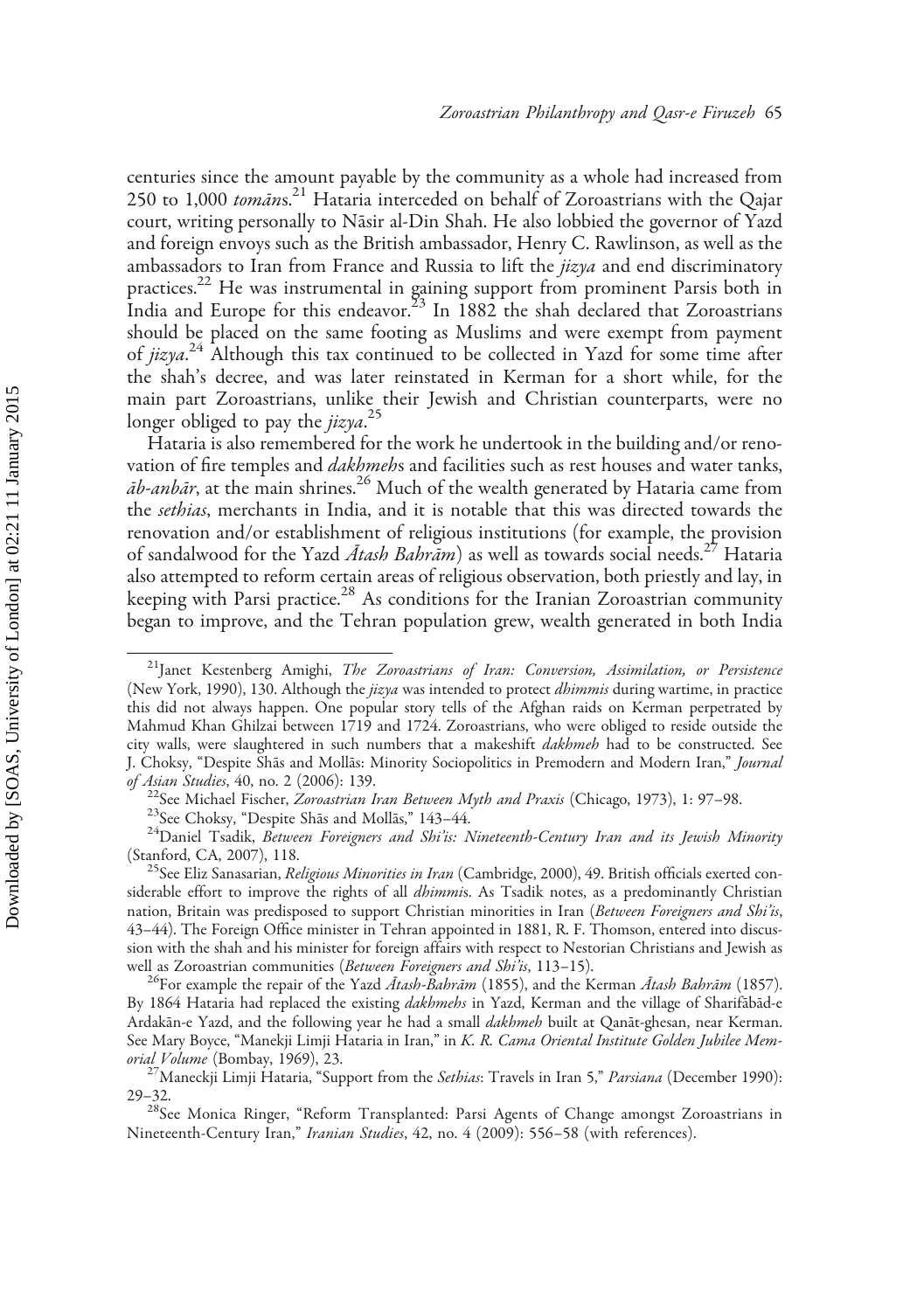and Iran was directed towards the establishment of schools and orphanages.<sup>29</sup> By 1882 twelve Zoroastrian schools had been established in Iran.<sup>30</sup> In both India and Iran the emphasis was on a European type of education which taught sciences and mathematics, home sciences for girls, as well as religious education. Hataria seems to have considered the latter to be of importance: "A study of Avesta and religious rituals was recommended so that the Zoroastrian children may not be attracted towards Islam but would follow with zeal the religion taught us by our prophet."<sup>31</sup> The spirit of reform came not only from India and Europe but also from the newly established Bahai'i faith in Iran to which many Zoroastrians had become attracted during the late nineteenth and early twentieth centuries.<sup>32</sup> Many, like Hataria himself, were sympathetic to the teachings of Baha'ism, which were perceived as liberal and progressive. Equality of the sexes, the dissolution of the priesthood and democratic reforms contrasted sharply with the ritual nature of the Zoroastrian religion, promoted in particular by the Dasturs of Yazd, which included exposure in the dakhmeh and strict purity laws.<sup>33</sup> Moreover, the Baha'i belief in the messianic role of its founder, Baha'u'llah, found resonance in some Zoroastrian eschatological beliefs providing a theological link between the two faiths.<sup>34</sup>

Hataria was responsible for the establishment of the first Zoroastrian *anjomans* in Iran in the cities of Kermān and Yazd. Although these anjomans initially remained dependent on Parsi representation to the Court in Tehran, they provided local communities with an authoritative body that could coordinate and manage charitable awqāf, and manage funds for education and the establishment of schools and orphanages.<sup>35</sup>

 $^{29}$ In 1869 the population of Tehrān was given as 155,000 and increased steadily since that time, reaching 400,000 according to the census of 1939/40, and 2,719,730 by 1966 (see also note 39, below). F. Firoozi, "Tehrān: A Demographic and Economic Analysis," in The Population of Iran: A Selection of Readings, ed. J. A. Momeni (Honolulu and Shiraz, 1977), 342.<br><sup>30</sup>Boyce, "Manekji Limji Hataria in Iran," 28.<br><sup>31</sup>Maneckji Limji Hataria, "Education for Amelioration: Travels in Iran: 6," *Parsiana* (January 1991):

Women in Iran and India," in The Baha'is of Iran: Socio-Historical Studies, ed. Dominic Parviz Brookshaw and Seena B. Fazel (London and New York, 2008), 71, where he presents a table of the number of tablets addressed to Zoroastrian converts to Baha'ism by 'Abdu'l-Baha according to the geographic

 $33$ Amighi describes the dynamics of the relationship between Baha'is and Zoroastrians and the various influences for and against conversion (Zoroastrians of Iran, 119–27). Fischer devotes a section of his study to Baha'i development in Yazd (Zoroastrian Iran II: 351-9), in which he draws attention to the fact that relations between Zoroastrian elites and Baha'is remains a controversial subject (353).<br><sup>34</sup>See S. Stiles Maneck, "Conversion of Religious Minorities to the Baha'i Faith in Iran: Some Prelimi-

nary Observations," Journal of Baha'i Studies, 3, no. 3 (1991): 35–48, where she describes the way in which Zoroastrians, Christians and Jews reconcile their respective eschatological teachings with those of Bahai'sm.<br><sup>35</sup>In 1890 the *anjoman*s of Tehran, Kerman and Yazd were reorganized under the influence of Kai

Khusrawji Khān, who was born in the village of Kucheh Buyuk, near Yazd. He went to India with his family, returning after Hataria's death as the emissary of the Amelioration Society to Iran. From this time until the end of the Qajar dynasty, these anjomans were known as Nāseri after Nāsir al-Dīn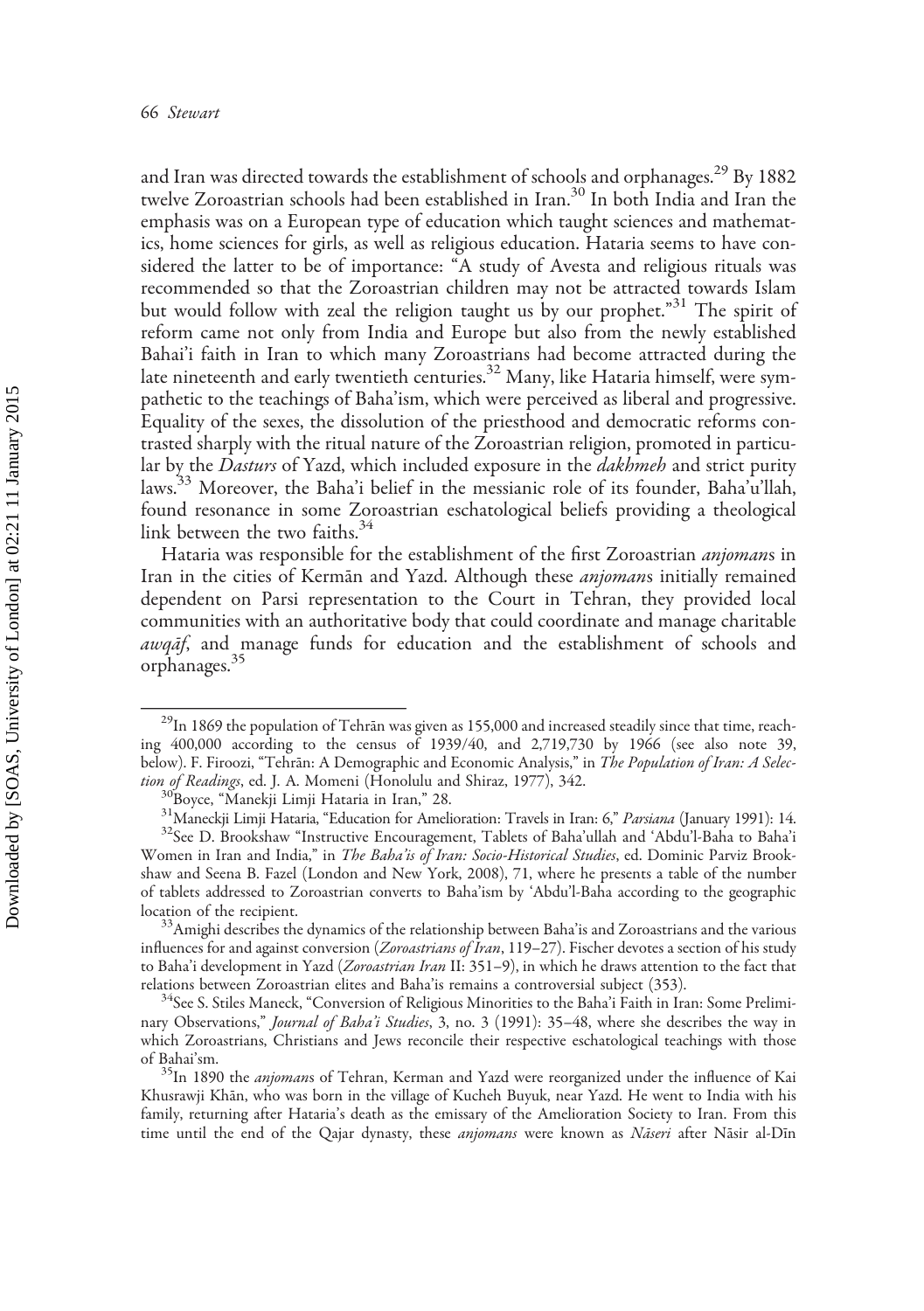The history of Qasr-e Firuzeh, the Tehran *ārāmgāh* or burial ground, properly begins with Hataria, for it was he who first took notice of the burial facilities for Zoroastrians in Tehran and undertook the rebuilding of the Tehran dakhmeh. Located in what is now Shahr-e Reyy in the south of Tehran, the site is variously referred to today as the Tehran dakhmeh, Reyy dakhmeh, Bibi Shahrbānu mountain *dakhmeh*, Zoroastrian cemetery (traditional period), Sasanian *dakhmeh* and the gabr's astūdān.<sup>36</sup> Although it had long been in use as a place for disposal of the dead, the existing structure was evidently in disrepair during Hataria's time in Iran,<sup>37</sup> and served a community estimated at no more than one hundred Zoroastrians. In 1861, Hataria wrote to Nāsir al-Dīn Shah that there were the remains of an ancient *dakhmeh* on the mountain of Bibi Shahrbānu, to the south of the city, and that he would like permission to rebuild it. The shah agreed and sent a farmān authorizing one Mirzā Musā to oversee the work:

due to the fact that the population of the *muti'ul-Islam* (subservient to Islam) the Majus, in every region have designated an area for placing their dead. As an example the Majus in their residence of *dar al-khelāfeh* (the capital, Tehran)<sup>38</sup> in the southern section of Bibi Shahrbānu, they place their dead there, and they have asked to build walls around it. Thus, according to his Royal Majestic … Divine Highness, for whose greatness our spirit would be sacrificed, it is decreed that around this area there should be a wall built so that no one would bother or disturb the population of the Majus, so that according to their previous tradition they would place their dead there. (Jamādī al-awwal  $1278)^{59}$ 

Shah. See T. Amini, Asnād az Zartoshtiyān-i mo'āser-e Iran (Tehran, 2001), 284. The anjoman of Yazd evidently included a large number of Baha'i converts among its twenty-eight members (see F. Vahman, "The Conversion of Zoroastrians to the Baha'i Faith," in Brookshaw and Fazel, eds, The Baha'is of Iran, 42–43 and fn. 27). The significance of this is hard to determine since the structure and remit of the Yazd *anjoman* would suggest that it was formed for the sole benefit of Zoroastrians. See Jahangir Oshidari, Tārikh-e Pahlavi o Zartoshtiyān (Tehran, 1976), 283. As Cole points out, it is likely that Zoroastrians who embraced Baha'ism did not give up all communal devotional life, but assumed their new identity gradually (J. R. I. Cole, "Conversion v. To Babism and the Baha'i Faith," Encyclopaedia Iranica VI: 237.<br><sup>36</sup>The term *astūdān* is commonly understood to refer to a receptacle for bones (the central well in a

dakhmeh is referred to as the astūdān). For a detailed discussion of the Iranian dakhmeh and astūdān and the various terms of reference pertaining to them, see Dietrich Huff, "Archaeological Evidence of Zoroastrian Funerary Practices," in Zoroastrian Rituals in Context, ed. M. Stausberg (Leiden, 2004),

<sup>596</sup>ff. 37See A. V. Williams Jackson, *Persia Past and Present: A Book of Travel and Research* (New York and London, 1906), 439-40, where he points out that the *dakhmeh* at Reyy is likely to be situated on one of the oldest Zoroastrian burial sites because of the association with Zoroastrianism of the historic city of Ragha, and also because it is in keeping with the instructions for exposure contained in the Vendidãd.<br><sup>38</sup>Literally the gate/home of the Caliphate or seat of governance.<br><sup>39</sup>1278 lunar calendar = 1861 CE. Oshidari, *Tārik*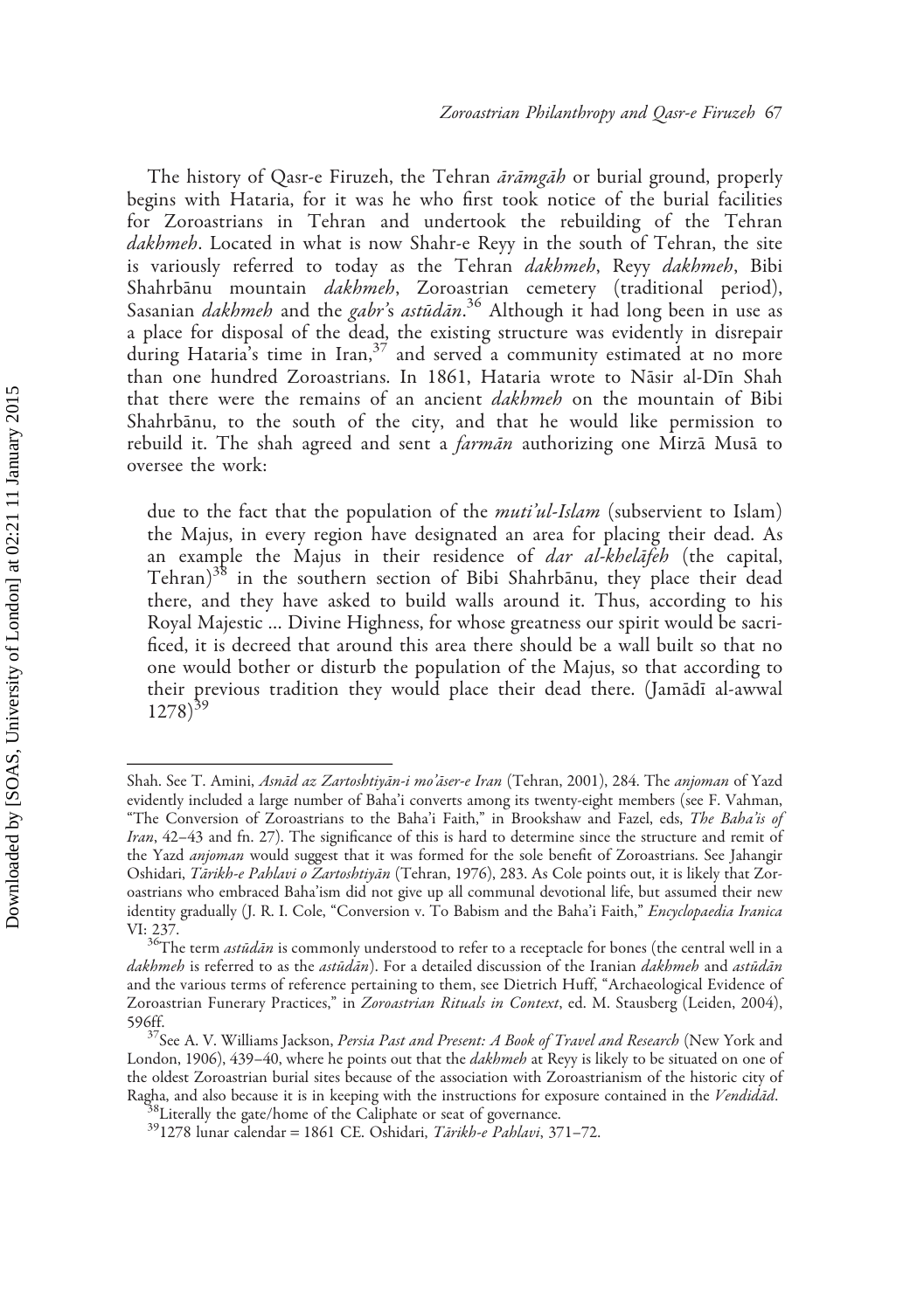Thereafter, Hataria raised money from India and, on behalf of the Amelioration Society, rebuilt the *dakhmeh* which was opened in 1863 (1231 Yazdgerdī calendar).<sup>40</sup>

#### Qasr-e Firuzeh

The Tehran *dakhmeh* evidently fulfilled the needs of the local community for some time and it is not until the early 1900s that we hear about it again. Much had happened in the intervening years; the Constitutional Revolution of 1905 and accession to the throne of Mohammad Reza Shah were both events in Iran's political history that had significant impact on the development of the Zoroastrian community, both in its traditional centers of Yazd and Kerman, but mainly in Tehran where the Zoroastrian population had increased to an estimated 325 individuals.<sup>41</sup> Businesses both small and large had begun to flourish, including the merchant house of the prosperous merchant-banker Arbāb Jamshīd Jamshīdiyān, which by 1905 was employing over one hundred Zoroastrians.<sup>42</sup> The Constitutional Revolution had brought some improvements to the rights of recognized minorities in Iran, and paved the way for the establishment of the TZA. Zoroastrians, in common with the Parsis and the British, had supported the Revolution and were rewarded when Arbāb Jamshīd was appointed to represent the merchants of Tehran in the first Majles-e Shurā-ye Melli, the National Consultative Assembly of 1906. Thereafter he became the first member to represent the Zoroastrian community in the Majles, thus gaining a national status for Zoroastrians that remains in place to this day.<sup>43</sup> Although the success of the Revolution was short-lived, and there was a backlash that affected Zoroastrians businesses, certain rights for minorities remained part of the Constitution. When Reza Shah took power in 1925 he encouraged Zoroastrians to participate in the national economy and allowed them to be appointed to senior posts in the civil service and the army.<sup>44</sup> His social reforms favored western-style education, emancipation of women (that included the removal of veils in public), the modernization of economic structures and, significantly, the curtailment of the power of the clergy. Among a number of measures, this last was brought about by a reduction in the numbers of clergy in the National Assembly and, in 1939, by the announcement of the appropriation by the state of religious  $awq\bar{a}f^{45}$  Zoroastrians benefited from many of these changes; in particular the nationalistic fervor promoted by the shah—and influenced by his Zoroastrian Deputy in the Majles, Keikhosrow

<sup>&</sup>lt;sup>40</sup>At around the same time a Tehran resident, Arbāb Jamshīd Shahriyār Sorūshyār, built a khaile in memory of his son, Fereydun, further down the mountain, and made it accessible by road (Oshidari, Tärīkh-e Pahlavi, 372).<br><sup>41</sup>Mary Boyce, *Zoroastrians: Their Religious Beliefs and Practices* (London, 1979), 218. The estimated

population of Tehran in 1900 was 200,000, as against Kermān (60,000) and Yazd (75,000). See J. Bharier, "The Growth of Towns and Villages in Iran, 1900–66," in Momeni, ed., *The Population of Iran*, 333–34.<br><sup>42</sup>Amighi, *Zoroastrians*, 152.<br><sup>43</sup>Amighi, *Zoroastrians*, 159–61, 165.<br><sup>44</sup>Amighi, *Zoroastrians*, 169–71.

<sup>&</sup>lt;sup>45</sup>E. Abrahamian, *Iran Between Two Revolutions* (Princeton, 1983), 140–41.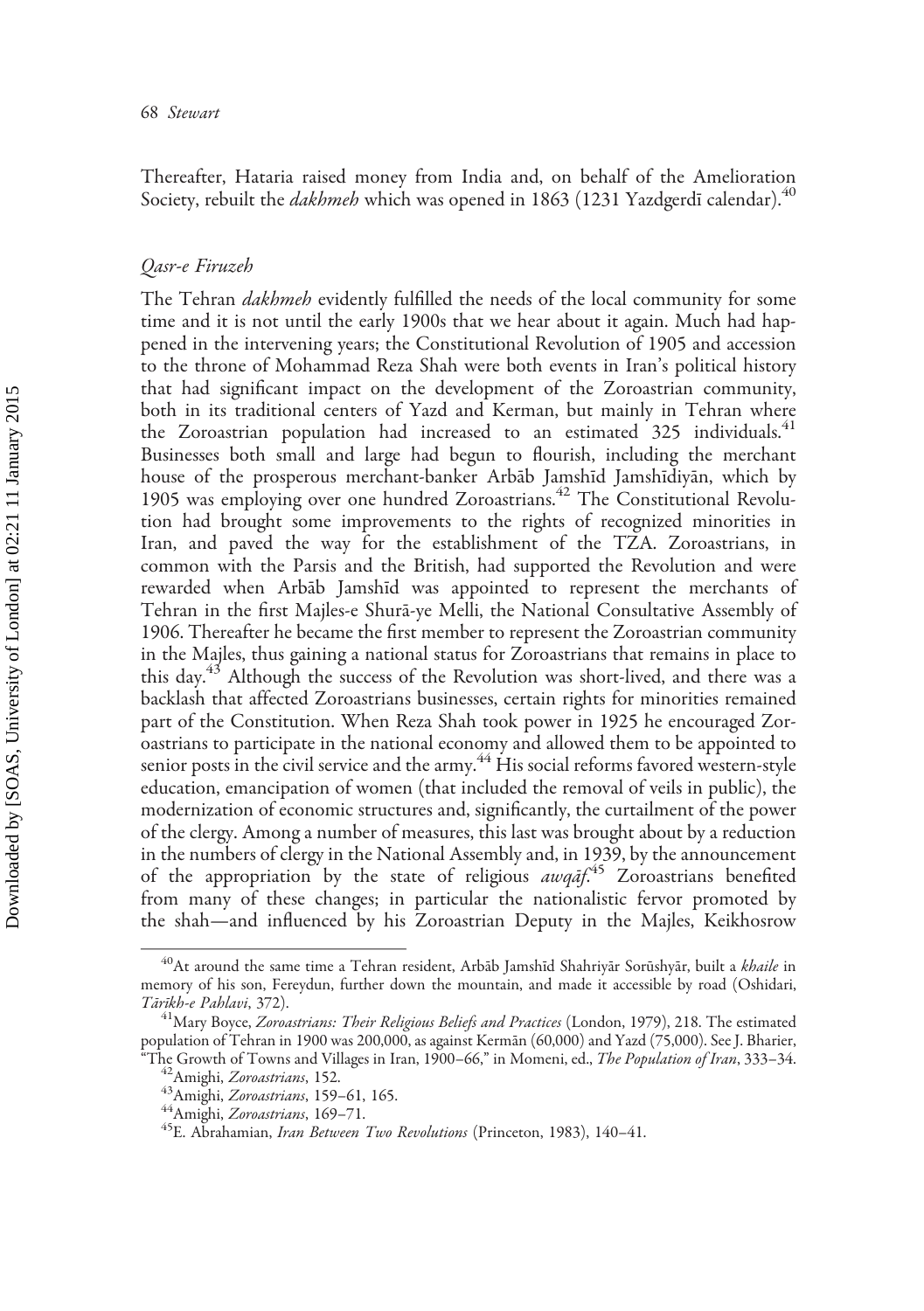Shāhrokh—which led him to adopt such symbols as the winged disc from the monuments of Persepolis and Zoroastrian names for the new calendar.<sup>46</sup>

Keikhosrow Shāhrokh, an employee of Arbāb Jamshid, was born in Kerman and attended an American boarding school in Tehran, followed by the Sir Jamshedji Jeejeebhoy school in Bombay. An ardent nationalist and reformer, Shāhrokh sought to enhance the growth and expansion of the Zoroastrian community by maintaining traditional values while discarding the more religiously conservative elements of the Parsis and the Yazdis. One of his significant achievements was the re-establishment of the TZA in 1907.<sup>47</sup> Comprising a lay membership drawn from businessmen and the professional classes along the lines of the Bombay Parsi Panchayat, the Anjoman was responsible for all matters concerning the community including social, legal and religious institutions. It also acted as the interface between the community and the government. Within several years of its inauguration, one of the preoccupations of the Anjoman was the question of the Tehran dakhmeh. Unfortunately, the mountains that overlooked Bibi Shahrbānu had made it possible for people to view the inside of the tower<sup>48</sup> and, in due course, and in common with  $dakhmebs$  elsewhere in Iran, the Tehran site suffered from vandalism perpetrated by Muslims. The lock on the door was frequently broken and the bodies inside the tower were desecrated. In those days the horse-drawn bier had to be taken through the city gate in order to get to Bibi Shahrbānu and the carriers often encountered problems with Muslim agents at the gate.<sup>49</sup> Eventually, the Anjoman decided to block the door into the dakhmeh, which meant that the bodies of the dead had to be dragged up and over the high wall by rope.50 This procedure was deemed unacceptable and distasteful by an increasing number of Zoroastrians in Tehran, with the result that discussions began within the TZA about acquiring land to build a cemetery, *ārāmgāh*.

The project was initiated by the TZA's president, Keikhosrow Shāhrokh, who by this time was also the Zoroastrian representative in the Majles. The *dakhmeh* system was still observed throughout the Zoroastrian community in Iran but for various reasons, including those described above, there were some who felt that it was no longer the best solution to the problem of disposing of the dead. Shāhrokh favored the abandonment of the *dakhmeh* system in preference for burial, believing

<sup>&</sup>lt;sup>46</sup>Amighi, *Zoroastrians*, 170. The phenomenon of returning to ancient traditions (bāstāngarā'ī) in order to reproduce a new social, political and cultural order began in Iran at the end of the Qajar period.<br><sup>47</sup>The Tehran and Yazd *anjomans* had ceased to function following the death of Arbāb Dinyār Kalān-

tar, who had been made the "Trustee of the Persians" by Mozaffar al-Din Shah (r. 1896–1907). See Shāhrokh Shāhrokh and Rashna Writer, *The Memoirs of Keikhosrow Shāhrokh* (Lampeter, 1994), 28.<br><sup>48</sup>Jackson mentions that he walked up the hillside at Reyy in order to be able to see the interior of the

dakhmeh. He also mentions that there was no door into the tower, indicating that this must have been closed in before his visit to Persia in 1903. See Jackson, *Persia*, 440.<br><sup>49</sup>Oshidari, *Tarikh e Pahlavi*, 372.

<sup>&</sup>lt;sup>50</sup>Mary Boyce, "An Old Village *Dakhma* of Iran," in *Mémorial Jean de Menasce*, ed. P. Gignoux and A. Tafazzoli (Louvain, 1974), 4–5, notes that there is no evidence, in old dakhmehs in Iran, for outer staircases leading up to the door set high in the tower. She points out that ropes and ladders were used instead to convey the body up to the doorway. The only stairs in evidence were those that led from the door down to the exposure platform on the inside of the dakhmeh.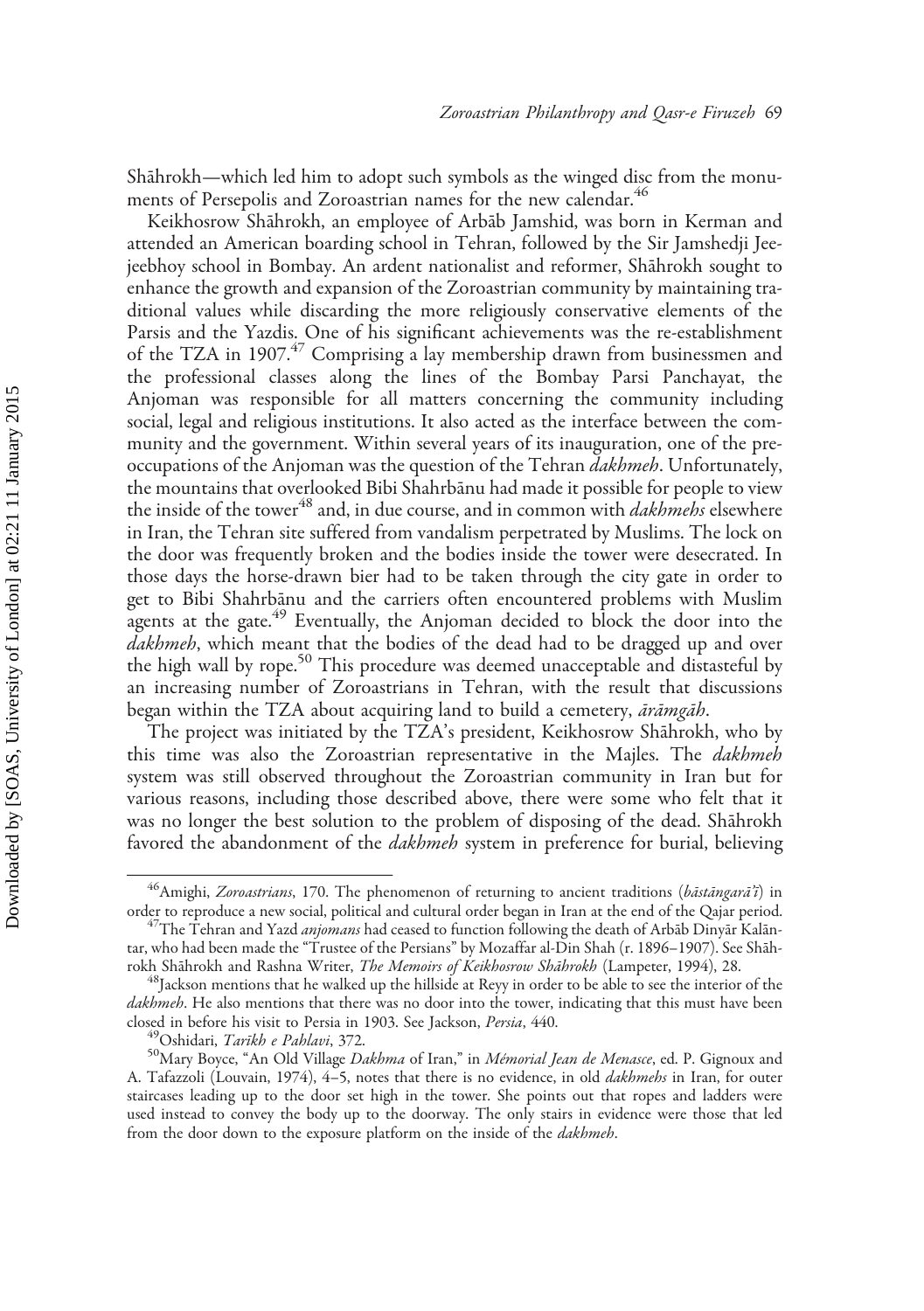it to be not only unhygienic but also a practice that did not belong to the doctrines of Zarathustra.<sup>51</sup> The procedures for exposure of the dead that included the handling of the body by nasār-sālārs or pall-bearers, the distress of relatives who had to witness the undignified entry to the *dakhmeh* at the funeral ceremony together with the fact that Shāhrokh wished to endow a place for burial in the name of his late wife, Firuzeh, turned the project into a personal mission.<sup>52</sup> After obtaining the consent of the Anjoman to establish a cemetery, Shāhrokh began to look for a suitable site. In his Memoirs he describes his elation when, after a long search, he finally found what seemed to be an ideal place; a large plot of land surrounded by mountains on three sides, and with a view of the whole of Tehran. It included an old Qajar palace, two  $qanāts$  and two large pools.<sup>53</sup> By what seemed a remarkable coincidence, the place bore the name of Shāhrokh's late wife and was called Qasr-e Firuzeh or Firuzeh's Palace. The acquisition of the land was agreed to by the Anjoman at a meeting on 16 Khordād 1313 (6 June 1934).<sup>54</sup>

Since the land belonged to the crown, and formed part of the former royal hunting grounds, the acquisition of Qasr-e Firuzeh entailed first obtaining permission from Reza Shah. Evidently the Shāhanshāh, together with his minister of finance, 'Ali-Akbar Khan Dāvar, were in favor of the purchase and its objective.<sup>55</sup> The Anjoman had insufficient funds of its own to make such a purchase and so money had to be raised from within the community. In the event Shāhrokh bought the land in his own name for 15,000 tomans, half of which was to be paid upon purchase and the remaining half one year later.<sup>56</sup> The Zoroastrian population of Tehran was estimated at 1,300 at this time, and Shāhrokh had called a meeting of members of the community to discuss the establishment of the ārāmgāh and its future, and to ask for contributions towards its development. Some 23,000 tomāns were pledged at the meeting. An area of around 20,000 square meters was allocated for the *ārāmgāh*, which was to be surrounded by a wall and planted with trees; the total being divided into seven sections. Various members of the community donated buildings such as a reception hall, an  $\bar{a}b$ anbār (Arbāb Mehrabān Pārsā'i), a bath and place for preparation of the dead for burial (Arbāb Rostam Giv and Arbāb Rostam Bahman Ābādīyān), a structure in

<sup>&</sup>lt;sup>51</sup>Since the purity laws, including methods of disposing of the dead, belong to the later, prescriptive texts of the *Avesta*, in particular the Vendidād, Kheikhosrow Shāhrokh was among those Zoroastrians who held that they had little or nothing to do with the teachings of Zarathustra.<br><sup>52</sup>Shāhrokh and Writer, *Memoirs*, 11–13.<br><sup>53</sup>Shāhrokh and Writer, *Memoirs*, 13–14.<br><sup>54</sup>Minutes from the meeting of the TZA Board of Direc

<sup>&</sup>lt;sup>55</sup>Interestingly, the Jewish community had offered 40,000 tomāns for the land, but Keikhosrow Shāhrokh evidently had good relations with government officials, in particular the finance minister 'Ali-Akbar Dāvar, and the shah agreed to sell the land, for a lesser amount, to the Zoroastrians. See Shāhrokh and Writer, *Memoirs*, 14.<br><sup>56</sup>Other members of the Anjoman—namely Arbāb Rostam Bahman Shāpur, Mr Sirusi, Mr Forutan,

Mr Ārash, and Mr Ābādiyān—were called upon to contribute to the sum and to reimburse Shāhrokh within two years. See Rashid Shahmardān, Parasteshgāh-e Zartoshtiyān (Bombay, 1967), 253–56.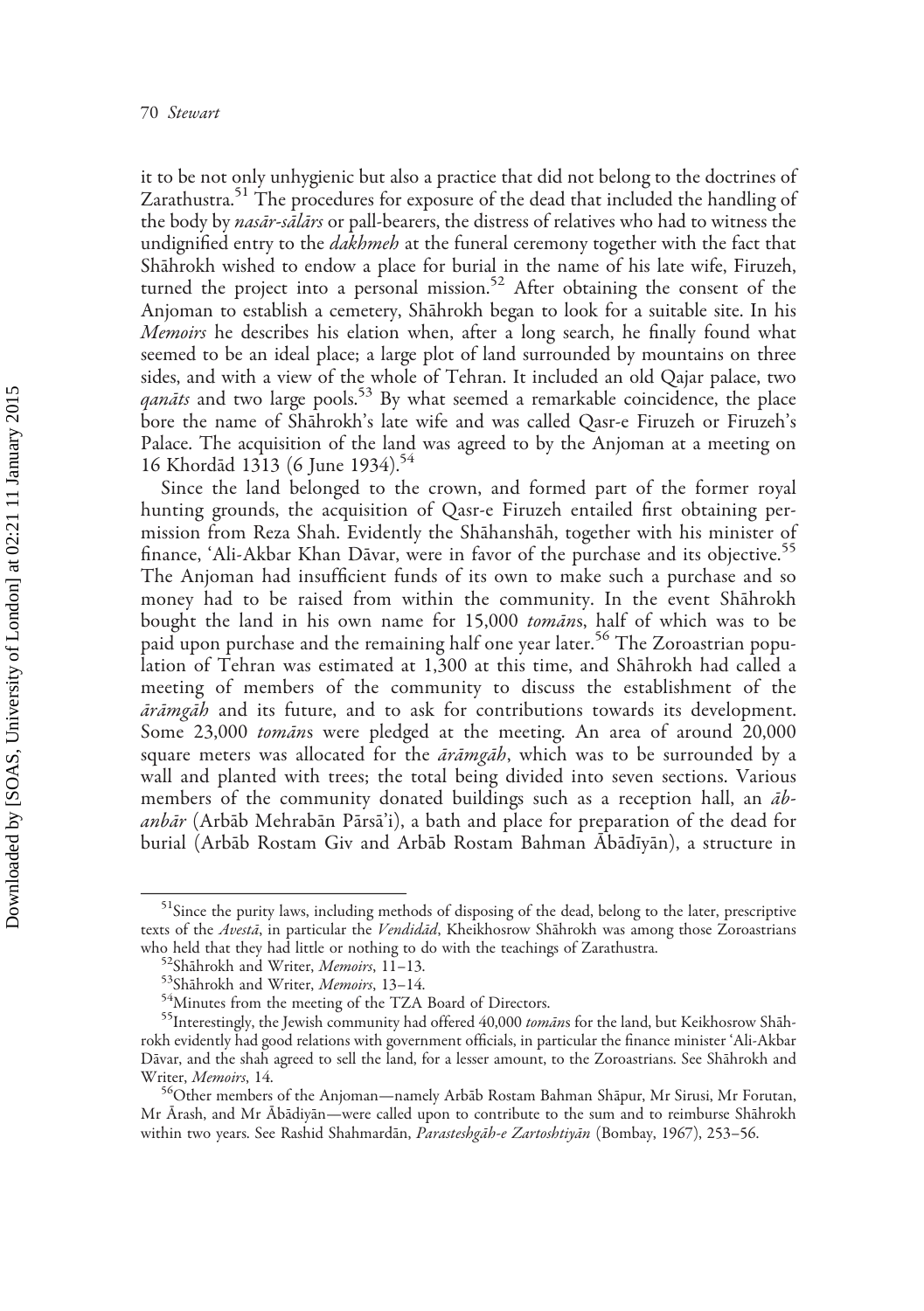which people could pray (Arbāb Khodādād Hormozdyār Sirusi in memory of his son Dāryush) and a building to house the *nasār-sālārs*.<sup>57</sup>

One year after purchasing the land, Shāhrokh replaced the deed of ownership<sup>58</sup> with a Deed of Endowment, or vaqfnāmeh, in which he assigned Qasr-e Firuzeh to the TZA. The contents of this document are important in view of what happened over the succeeding decades. The *vaqfnāmeh* begins with a detailed description of the land, its location, boundaries, pools and *qanāts*, and includes its registration number (*pelāk* 4,478). It mentions that, although the land is purchased in the name of Keikhosrow Shāhrokh, the cost is to be paid from funds donated to the TZA. The charitable nature of the deed is stipulated as follows:

I, Keikhosrow Shāhrokh, as Head of the Anjoman of Zartoshties of Tehran after submitting the noted fee for Kākh-e Firuzeh … I endowed it, and hereby submit its overseeing and management forever to the members of the Tehran Zoroastrian Anjoman.

Various conditions are set out concerning the way in which the vaqf should be administered, and by whom, in the event of the Anjoman's policies and by-laws being annulled. Successive organizations are named (for instance the *anjomans* of Yazd and Kerman) as being responsible for the maintenance of the *vaqf* in the event that the TZA cannot fulfill its obligations for any reason. There follow three clauses, the first of which refers to the expenditure of the proceeds of the vaqf fund and includes the water from the *qanāts*, the buildings, the cost of graves and the maintenance of the necessary tools, the cultivation of the land, trees and gardens, and the cost of the gardeners and other workers required to maintain the land and the ārāmgāh. The second clause addresses the eventuality in which income exceeds expenditure, and how the surplus should be spent by the Anjoman of the time, or those acting on its behalf. The third and final clause states quite clearly that the "guardian and overseer must extend permission to individuals for building and construction on the land only if these structures are donated for the benefit of the Zartoshties." The endowment was duly registered with the Ministry of  $\text{A}wq\bar{a}f$  on 29 November 1936.<sup>59</sup>

Keikhosrow Shāhrokh died in 1940, at the start of a decade marked by social and political unrest. Beginning with the Anglo-Soviet invasion of Iran in 1941 and the abdication of Reza Shah in favor of his son, Mohammad-Reza Shah Pahlavi, this period culminated in the CIA-backed royalist coup that deposed the prime minister,

 $57$ See Shāhrokh and Writer, *Memoirs*, 15 and notes 6–10 for information about the donors.<br> $58$ The Deed of Ownership was issued by the Department of Registration of Documents and Properties of the Ministry of Justice, Vezārat-e 'Adliyyeh, and dated 1314/7/1 (24 September 1935).<br><sup>59</sup>Vaqfnāmeh, no. 7249, dated 1315/7/28 (20 October 1936) of the Records Registry no. 18 in

Tehran. Keikhosrow Shāhrokh had already been made responsible for dealing with Zoroastrian endowments throughout Iran. In a letter from the Ministry to the TZA dated 1332 lunar calendar (1914), it is stated that Zoroastrians are free to manage their own *awqaf*, providing that they submit reports to the Ministry, and that none of the agents of *awqāf* are permitted to interfere with the *awqāf* of the Zoroastrians.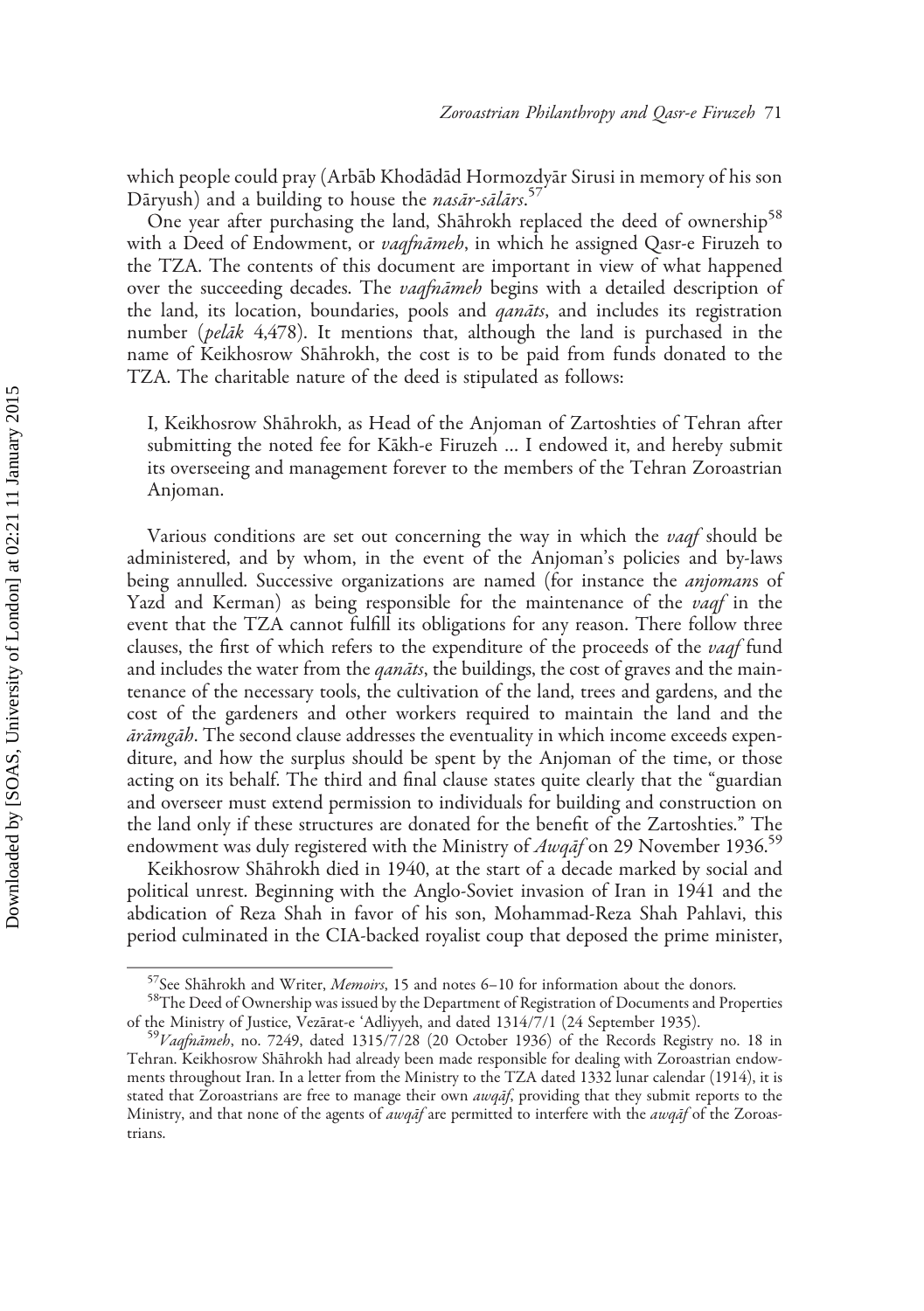Dr Mosaddeq, in 1953. The emergence of power centers, political groups and intellectual activity that was given a voice in the media were all reflected in the internal politics of the Zoroastrian community. The prosperity enjoyed by Zoroastrian merchants during the years of Reza Shah following the Second World War had declined not least because financial support from India ceased. At the same time, the liberal tendencies of Keikhosrow Shāhrokh were replaced by the more conservative ones of the new leader of the TZA, a merchant from Yazd, Arbāb Rostam Gīv. The Anjoman expanded in size, drawing mainly from the professional class. The new leadership favored a traditional approach to religion and attempted to reinstate in the city the customs of rural Zoroastrian communities including the use of the Dari language. One of the mechanisms for enabling this change was through the conditions attached to philanthropic donations.<sup>60</sup> The new conservatism precipitated social movements spearheaded by young people who were anxious for social reform and who sought a new kind of religious identity—one that was informed by improved education and knowledge of religious texts—and a number of organizations emerged that challenged the authority of the TZA. The most significant of these was the Mazdiyasnā Boy's Club that criticized the Anjoman for, among other things, spending money on the *ārāmgāh* when there was a need for housing and employment.<sup>61</sup>

The second chapter in the history of Qasr-e Firuzeh takes place against the backdrop of continued social unrest at both national and community levels. Economic hardship encouraged migration from rural areas to the capital. Housing projects were introduced by the Anjoman to meet the needs of a new and diverse Zoroastrian population. One such project was the development of the lands of Qasr-e Firuzeh in compliance with the terms of the *vaqfnāmeh*. A meeting was held in the Anjoman<sup>62</sup> to discuss the question of leasing part of the lands to meet the needs of the Zoroastrian community. It was agreed that the TZA could lease 40 hectares of this *vaqf* land to Zoroastrians for 99-year rental contracts. A company, Sherkat-e Ābādānī-ye Kākh-e Firuzeh, was formed by the Anjoman for the purposes of putting in roads, powerlines and drainage systems and for digging wells, installing an electrical generator and a water reservoir. Permission was sought from Mohammad-Reza Shah to end the hunting that had been practiced in the area for generations.<sup>63</sup> On 16 Mehr 1336 (8 October 1957) the first meeting of the company was held in the Anjoman. The lands were divided into 1,000-, 2,000- and 3,000-meter plots and leases were drawn up. Most of these lands were leased by the TZA to Zoroastrians, some of whom were in reduced circumstances or homeless. The Anjoman built a school, an Ātashkadeh and a small hospital. The area was called Tehran Kākh.

<sup>60</sup>An example cited by Amighi was the housing project established by Rostam Giv on his property, Rostam Bagh, whereby Zoroastrians, mainly from Yazd, could obtain affordable housing provided they spoke in Dari and maintained "proper codes of Zoroastrian behaviour" (Amighi, Zoroastrians, 201).<br><sup>61</sup>For an account of the various disputes often voiced via anonymous pamphlets—for example Zang-e

Khatar ("Bell of Warning"), and the response of Rostam Giv in his Bayan-e Haqayeq ("Declaration of Truth"), both written in 1952—see Amighi, *Zoroastrians*, 195.<br><sup>62</sup>1335/11/16 (5 February 1957).<br><sup>63</sup>Oshidiri, *Tārikh- e Pahlavi*, 374.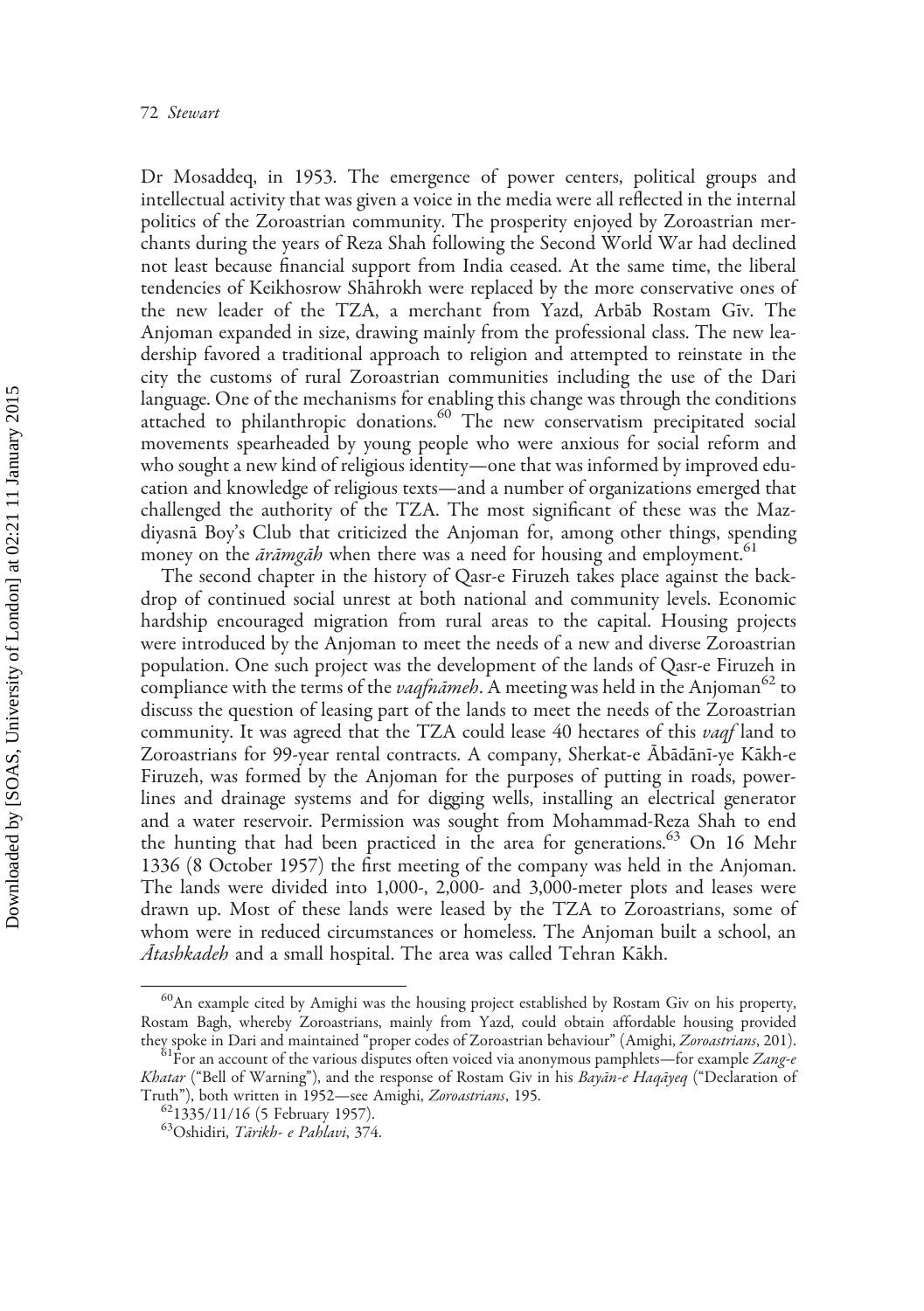Throughout the 1950s the Shāh's program of political and economic reforms were developed alongside the promotion of a strong "neotraditionalist" ethic.<sup>64</sup> Under the reformminded prime minister, 'Ali Amini, an ambitious program of land reform was instigated by the then minister of agriculture, Hasan Arsanjāni. Although Amini was soon replaced, his reform was to provide the basis for what became known as the White Revolution, Enqelāb-e Sefid—a six-point program announced by the Shah in 1963—that included the redistribution of land and the nationalization of forests.<sup>65</sup> Although many of these lands were awqāf, and belonged to Islamic foundations such as the Āstān-e Qods-e Razavi, home to the shrine of Imām Reza in Mashhad, the nationalization program was perceived as a way of reducing the wealth of the powerful land-owning clergy.<sup>66</sup>

The nationalization of Qasr-e Firuzeh lands was announced in a newspaper and included the whole area that had been developed with the exception of the  $\bar{a}$ rāmgāh itself.<sup>67</sup> Naturally the Zoroastrian building projects and other activities began to slow down following this announcement and eventually stopped altogether. During the following years the TZA had various meetings with the Ministry of Agriculture in order to negotiate the extent of Qasr-e Firuzeh lands that could be excluded from nationalization and eventually succeeded in keeping a total of 66 hectares.<sup>68</sup> The land included 40 hectares of Tehran Kākh and 26 hectares that included the ārāmgāh buildings, agricultural spaces near the *ārāmgāh*, and the streets leading to it. Despite repeated representations and complaints from the Anjoman, the government refused to return the rest of the *awqāf* plots of land in Qasr-e Firuzeh. In nationalizing *awqāf* lands, the government not only took over their ownership and management, but also the income generated by everything included in the vaqf such as water, orchards, livestock and rental income from property.

Not long afterwards, in 1354 (1975), the Ministry of the Imperial Court, Vezārat-e Darbār, started to put pressure on the TZA to sell the 40 hectares (Kākh-e Firuzeh) to the Ministry of Agriculture and Natural Resources. The TZA again entered into negotiations, this time with the palace, and wrote to Sāzmān-e Awqāf-e Irān (in charge of vaqf lands) asking their advice. The Sāzmān replied to the president of the Anjoman to the effect that although the request to purchase the land went against the laws governing vaqf property, the power of the court was such that the TZA had no alternative but to go to the notary office and authorize the selling of the lands to the Ministry of

<sup>&</sup>lt;sup>64</sup>Amighi (*Zoroastrians*, 225–28) uses this term in preference to *bāstāngarā'ī* with reference to the shah's attempts to invoke the glories of Persian heritage and kingship.

<sup>&</sup>lt;sup>65</sup>Abrahamian, *Iran*, 424–25.<br><sup>66</sup>For the wealth of the Imām Reza shrine, see Lambton, *Landlord and Peasant*, 235.<br><sup>67</sup>The announcement appeared in the *Ettela*'at newspaper, no. 12,255, on 28 Farvardin 1346 (17 April 1967), and stated that the decision was taken by the head of forestry for Tehrān Province (sar jangaldāriye ostān-e Tehran) to enforce Article 20 of the new laws governing nationalization of forests and pastures.

<sup>&</sup>lt;sup>68</sup>The TZA had submitted a formal complaint to the Commission concerning Article 56 of the Policy for the Protection and Use of the Forests and Pastures of the Country, Komīsyon-e Māddeh-ye 56 Qānune Hefāzat u Bahreh-bardāri az Jangal-hā u Marāti' e Keshvar. However, apart from the addition of 40 hectares, the rest of the vaqf land was removed from the ownership and control of the Anjoman.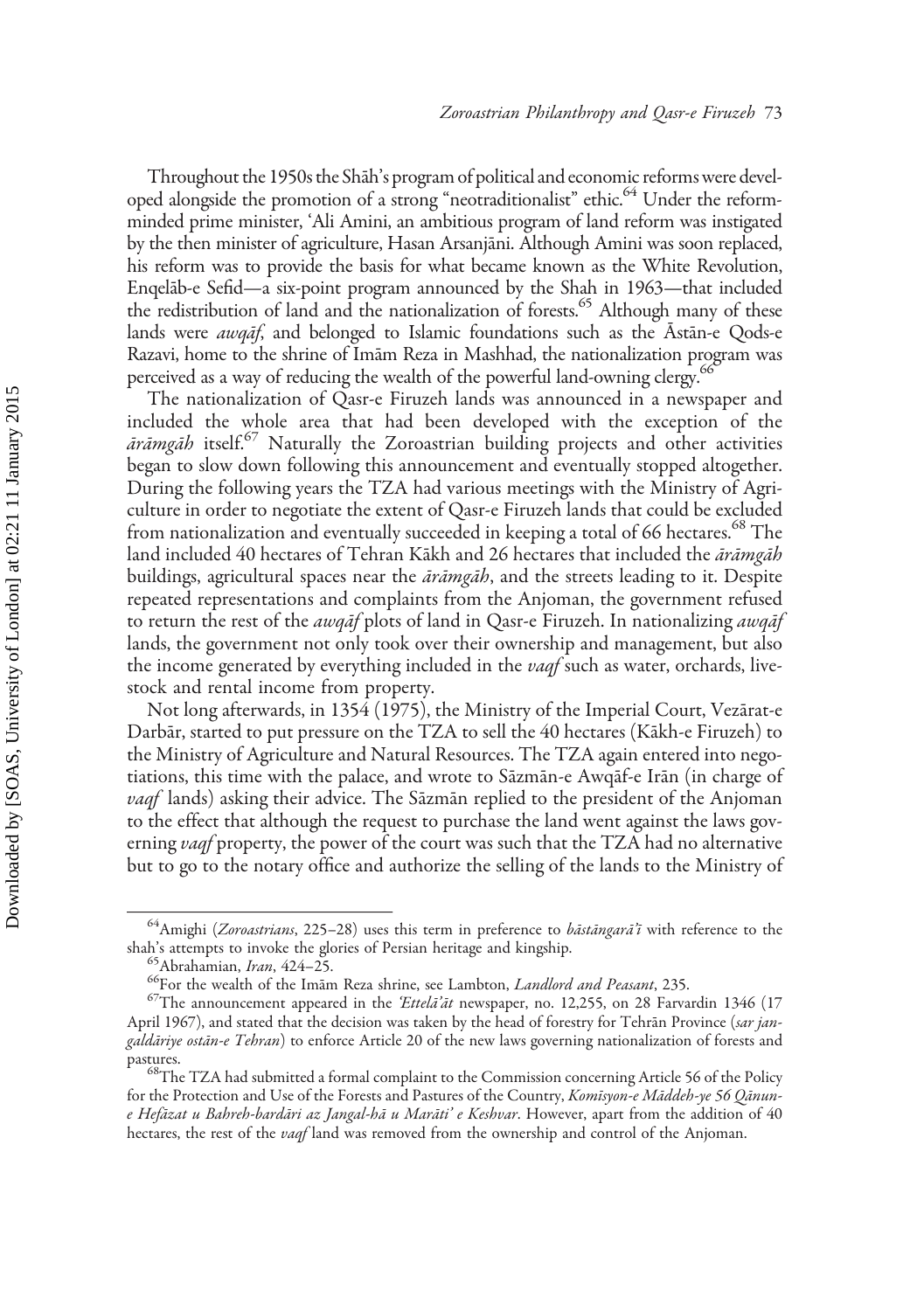Agriculture and Natural Resources. Kākh-e Firuzeh was valued by the government and proceeds of the sale deposited in the TZA's account. At a special meeting of the Anjoman on 1 Mehr 1356 (23 September 1977), the president reported the nationalization and forced sale of Kākh-e Firuzeh, informing those present that the sale of the lands was finalized and that the Anjoman had no alternative but to accept the designated amount and to transfer of the land and its buildings to the head of forestry of the Province of Tehran. The minutes of the meeting stated that the sale was in spite of the vaqfnāmeh, by force (be-l'ejbār) and "against the heartfelt wishes of the custodians."<sup>69</sup> The Department of Forestry and Plains paid 11 million tomāns to TZA for the cost of the houses and gardens that had been constructed by the Zoroastrian community and by the TZA. Some people accepted compensation from the TZA for having to leave their houses, others donated them to the Anjoman and a few continued to live in them up until  $1365/66$  (1986/87).<sup>70</sup>

As well as its disputes with the government, the Anjoman had its own internal community affairs to manage. At around this time an interesting issue arose concerning a letter of proposal from one Arbāb Shāhjahān Varzā to introduce the practice of cremation as an alternative to burial. The idea was discussed at a meeting of the Religious Commission, komīsyon-e dini, of the TZA. The mōbeds present stated that there were no religious injunctions against the practice of cremation. Moreover they pointed out that it would prevent pollution of the environment, limit (funerary) expenses, prevent people from competing with one another over who could afford the most lavish memorials and discourage overt manifestations of class. While people should be free to choose whether to bury or cremate their dead, it was suggested that plans should be made for housing the ashes and keeping records of the identities of those cremated.<sup>71</sup> The construction of a hall at the Tehran *ārāmgāh* was started (paid for by Arbāb Varzā) and a gas-fired cremation plant was imported from Europe and arrived in the customs shed in Tehran. Meanwhile a fierce debate had ensued during which members of the community suggested that the money would be better spent on a swimming pool and sports ground instead of a crematorium. Signatures were collected in opposition to the idea and presented to a meeting of the Mobedān Council. Eventually the whole plan was abandoned due to the objections of the Tehran Zoroastrian community.<sup>72</sup>

 $^{69}$ Minutes of the meeting held on 1356/7/1 (23 September 1977). The transfer was duly registered in an official document (sanad-e rasmi) no. 115,758, dated 1356/12/17 (8 March 1978) issued from the Registry Office (daftarnameh ye asnad-e rasmi) no. 47 of Tehran.

 $^{70}\rm{In}$  1996 the TZA continued proceedings to annul the document pertaining to the sale of the  $awq\tilde{a}f$ land, but despite initial success, in which six separate judgments were passed down from various courts in Tehran including the High Court, divan-e 'ali, indicating that the sale had been unlawful, so far the Anjoman's request has been unsuccessful. The TZA was also fighting a case to contest the seizure of lands in Qasr-e Firuzeh by the army, which had taken place in the early 1970s to provide for the construction of a military barracks (minutes of a meeting during the 31st session of the TZA dated 1355/9/

<sup>&</sup>lt;sup>71</sup>Mahnāmeh-ye Zartoshtiyān (Tehran, Farvardin 1356 [1977]).<br><sup>72</sup>Letter from Arbāb Shāhjahān Varzā to the TZA (September 1977), in which he refused to pay for the completion of the hall.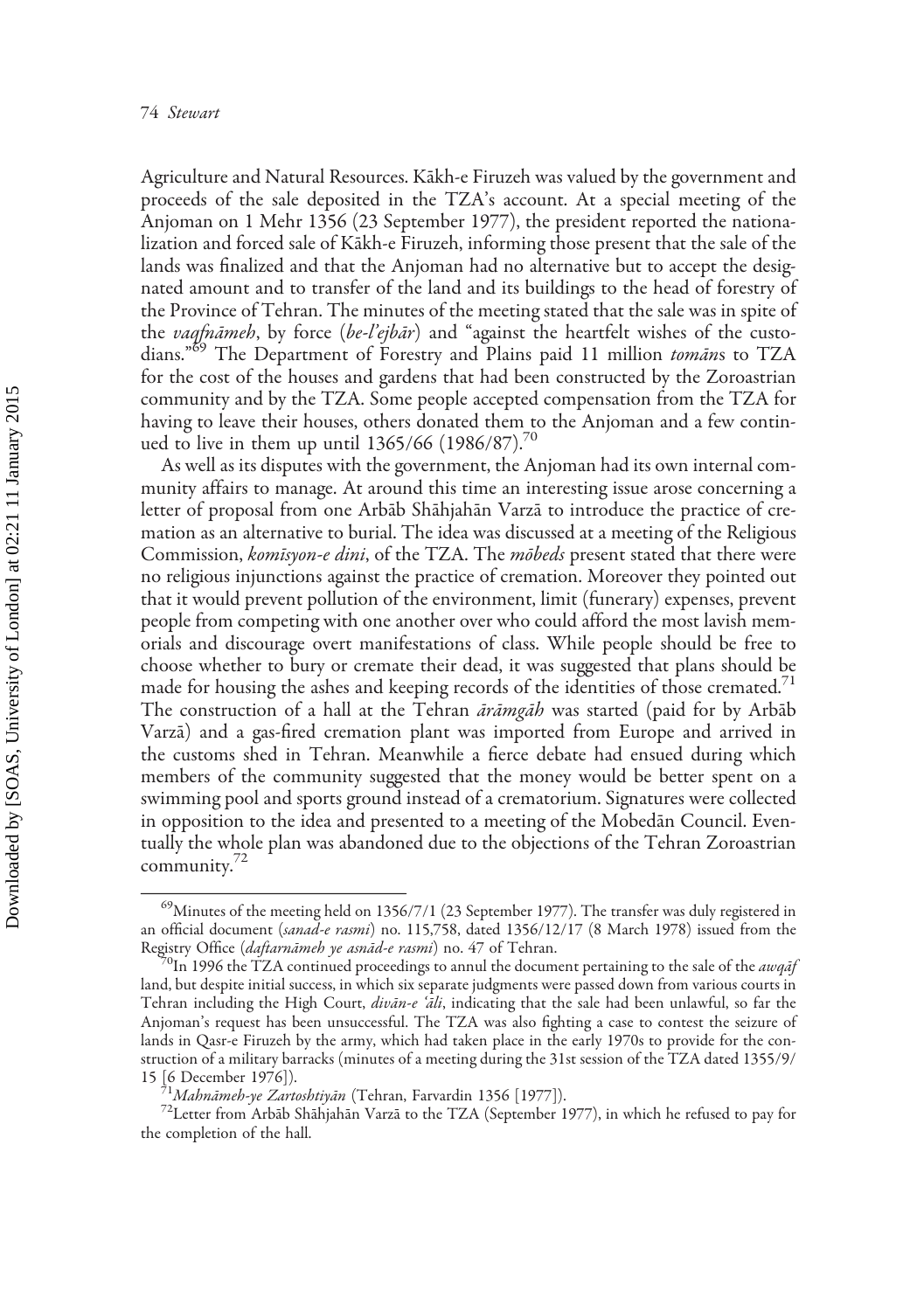The final chapter in the Qasr-e Firuzeh story takes place after the establishment of the Islamic Republic of Iran in 1979.<sup>73</sup> In the years preceding the Revolution, and as part of his carefully crafted opposition to the shah's regime, Āyatollāh Ruhollāh Khomeini had been openly critical of the White Revolution. The land reform bill in particular had been the subject of opposition by senior members of the 'ulamā, some of whom denounced it as being against the principles of the Shi'a faith. Moreover, many of them were landowners themselves, and benefited from the income derived from *awqāf* property of one sort or another.<sup>74</sup>

After the ratification of the new constitution at the end of 1979, demands for land redistribution continued to form part of the ideological framework of various political parties. In 1980, a new land reform law was passed that allowed for the redistribution of both private and public property. This was replaced a few years later—on the grounds that it violated the sanctity of private property under Islamic law—by two new laws: one of these was aimed at addressing the question of the land seizures that had taken place at the beginning of the Revolution and the other allowed for the redistribution of land that remained uncultivated—usually for a period of one to two years.<sup>75</sup> It was during this early period of turmoil that the Islamic Revolutionary Council (Shurā-ye Enqelāb-Islami) began to assess the lands in the vicinity of Qasr-e Firuzeh that had been nationalized under the shah. Where it was found that land and property had been confiscated against people's wishes, the Council ruled that these should be returned to their rightful owners.<sup>76</sup> Qasr-e Firuzeh itself had also been nationalized and, from early on, the Revolutionary Guard, Sepāh e Pāsdārān, had realized its potential. Soon after the Revolution it had appropriated between 45 and 50 square kilometers to build a military barracks, thereby removing the area from the control of Tehran City Council. All property belonging to the Pahlavi dynasty, and to those connected to the court, was seized and taken over by the government. The Palace of Farahābād, which had belonged to the Pahlavi court and had been confiscated by Sepāh-e Pāsdārān, stood right at the entrance of the Qasr-e Firuzeh lands. After its occupation of the palace the Sepāh noted the usefulness of Qasr-e Firuzeh; not only was this prime real estate, but also of strategic value since it overlooked the city with a good view of the districts of Tehran and Shemirān. It was not long before more of the lands were appropriated by leaders of the Sepah.<sup>77</sup>

<sup>&</sup>lt;sup>73</sup>The paucity of first-hand narrative and/or anecdotal material available since 1979 means that an account of the latter part of the case is dependent mainly upon official documentation. I am grateful

to Rastin Mehri for his work in translating these and other documents.<br><sup>74</sup>Ali M. Ansari, *Confronting Iran* (London, 2006), 49. The *'ulamā* had been further alienated by the shah's intention to replace their authority with a new structure whereby religious institutions and ulama would be controlled by the state. See Michael Axworthy, *Iran: Empire of the Mind* (London, 2007), 259. <sup>75</sup>For a detailed account of the land seizures after the Revolution, the political parties that supported

land redistribution, the committees that managed it and the subsequent amendment to the law, see Javad Amid, "Land Reform in Post-Revolutionary Iran Revisited," Middle East Critique, 18, no. 1 (2009): 80–82.

<sup>&</sup>lt;sup>76</sup>The villages of Hamesin in Torkaman-deh and the Hāshem-Khāni Springs were among those assessed (*pelāk-bā* 4749 and 4748).

<sup>&</sup>lt;sup>77</sup>This was later recorded in the *Hamshahri* newspaper 1388/2/12 (2 May 2009), no. 4823: 21–24.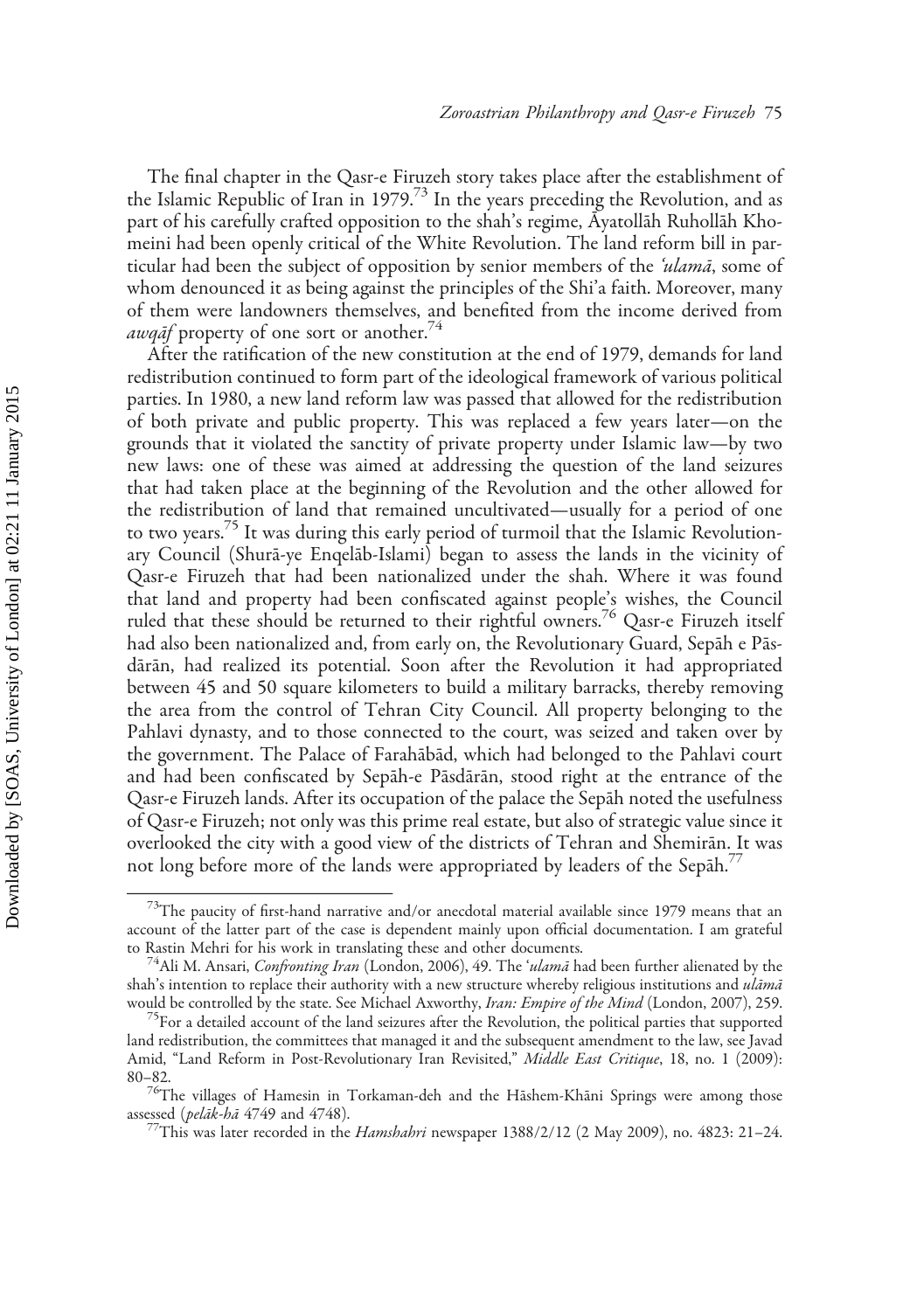Two years later, in September 1982, it was decided by the High Council for the Protection of the Environment (Shurāye Āli-ye Hefāzat-e Mohit-e Zist) that the entire lands of Qasr-e Firuzeh, together with other neighboring lands, should be designated national parkland. These lands were divided between various ministries, with the whole area of Qasr-e Firuzeh being put under the control of the Sepāh e Pāsdārān.<sup>78</sup> Over the course of the next three months there were protracted negotiations between the TZA, the government and various ministries.<sup>79</sup> The outcome of various meetings and written communications was a report issued by the Head of the Department of the Central Province (Ostān-e Markazi) stating that, in implementing the decision taken in September, three hundred hectares of the awqāf land of Qasr-e Firuzeh would be given to the Sepāh-e Pāsdārān.<sup>80</sup> Rather surprisingly, in view of the land seizures, the Sepāh-e Pāsdārān then wrote requesting the Anjoman to allow them to use the Qasr-e Firuzeh lands to carry out a military exercise entitled: "Operation Freedom of Al-Qods." <sup>81</sup> The Managing Committee of the Anjoman met and, in view of the fact that Iran was at war, gave permission to Sepāh to have regular access to Qasr-e Firuzeh lands for military training for the period of one year beginning in the autumn of 1362 (1983).<sup>82</sup> Between this time and 1988 the TZA wrote frequently to government ministers and members of Sepāh-e Pāsdārān complaining about the impact that the military installation was having on the  $\tilde{\pi}$ ramgah. $^{83}$  Particular consternation was voiced when the only asphalt road to the cemetery (paid for by Zoroastrian benefactors) was blocked so that Zoroastrians wishing "perform their religious duties and visit the tombs of their own martyrs of war" were told to take a longer

<sup>&</sup>lt;sup>78</sup>Authorization number 2840, dated 1361/6/21 (12 September 1982).<br><sup>79</sup>At a meeting held in January 1983, in the property section of the Ministry of Finance, the boundary between the lands of Qasr-e Firuzeh (pelāk 4478) and the 40 hectares of land belonging to the shah's palace that had been subject to the forced sale (pelāk 4480) was agreed between all parties. Accordingly, a letter was sent to the Prime Minister's Office and copied to the Department of Environment, the TZA, the Central Committee of the Islamic Revolution, the Property Records Office and the Department of Forestry, Ministry of Agriculture (letter no. 4689, dated 1361/10/27 [17 January 1983] and signed by the president of the property section of the Ministry of Finance and Economy). There followed an announcement by the Prime Minister's Office (NM/8018, dated 1361/11/23 [12 February 1983]), and a letter (NM/329, dated 1362/1/17 [6 April 1983]) to the TZA (Anjoman archive no. 32/3560, dated 1362/

<sup>1/20 [9</sup> April 1983]), both pertaining to Qasr e Fīrūzeh.<br><sup>80</sup>A copy of the report is kept in the TZA (report 21,171/100/10, dated 1361/11/14 [3 February 1983]). During the first decade of the Islamic Republic of Iran, the land seizure would increase from 300 hectares to approximately 4,500 hectares—that is, a large part of the original endowment.<br><sup>81</sup>Letter no. 10/9-10-1045, dated 1362/8/11 (2 November 1983).<br><sup>82</sup>The meeting was held on 1362/8/16 (7 November 1983), and th

<sup>8/23 (14</sup> November 1983), was sent to the Command Center of Sepāh-e Pāsdārān agreeing to their request to use the land for training purposes. 83Letter from the president of TZA to Hāshemi Rafsanjāni, speaker of the Majles, dated 1366/5/6 (28

July 1987); letter from TZA to Brother Shamkhari, minister of Sepāh, dated 1367/9/26 (17 December 1988); letter from the president of TZA to General Mohsen Rezā'i, dated 1367/9/2 (23 November 1988); letter from the Zoroastrian representative of the Majles, Mr Ziāfat, to Mr Larijāni, deputy of legal affairs of Sepāh, dated 1367/8/24 (15 November 1988).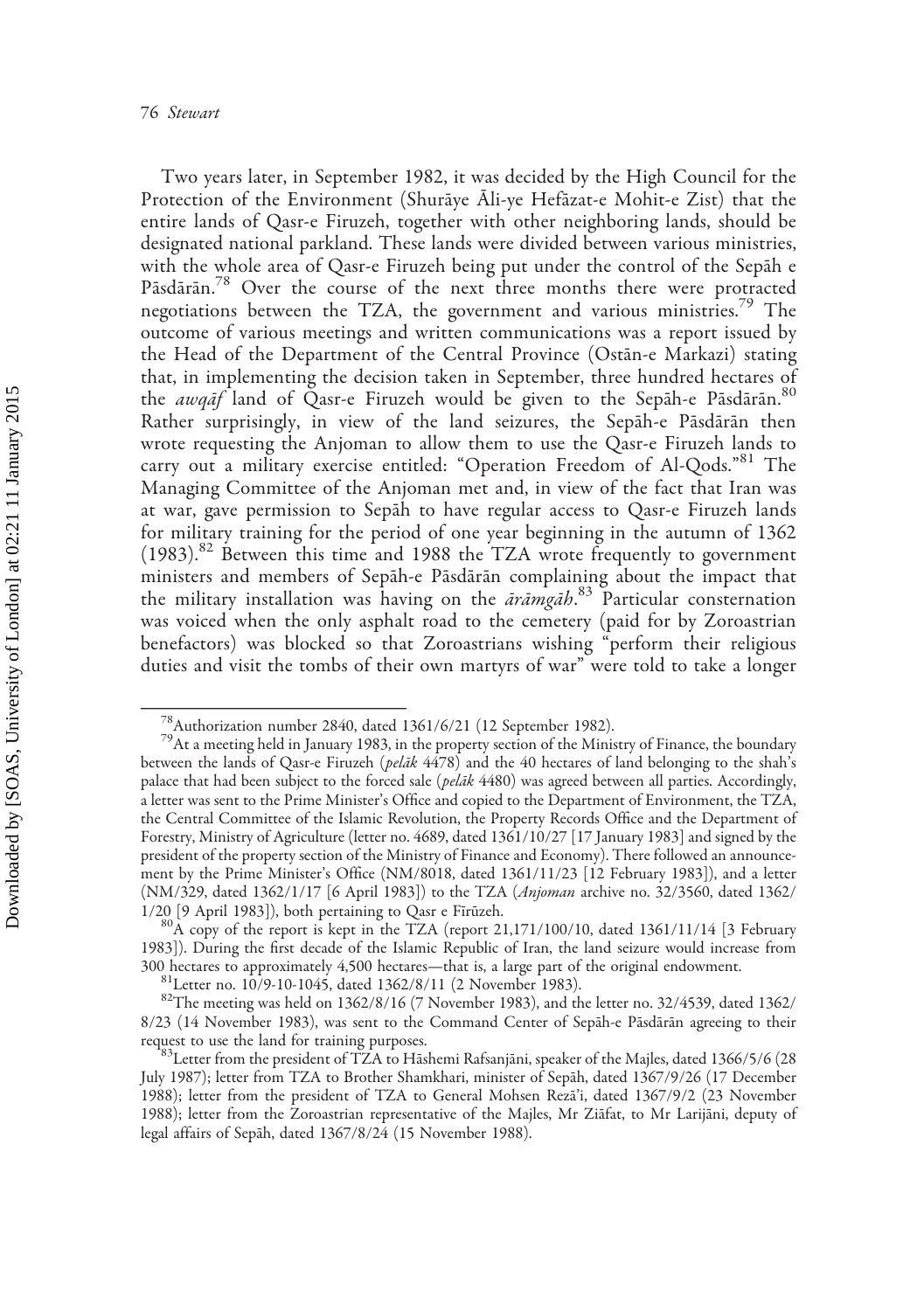route around the stadium.<sup>84</sup> Letters complained that people experienced difficulties visiting the cemetery, that prefabricated buildings were being put up on the land,<sup>85</sup> and also that controlled explosions broke all the glass in the hall of the *ārāmgāh*.<sup>86</sup>

In 1984 a law had been passed by the government of the Islamic Republic stating that the selling of vaqf lands was illegal, and that they should be returned to the use for which they were intended.<sup>87</sup> Subsequently, the Department of Environment (Sāzmāne Hefāzat-e Mohit-e Zīst) wrote to the head of Sepāh invoking Article 52 of the new Constitution and asking him to exclude Qasr-e Firuzeh from the list of areas where military exercises were performed because the land had been designated as national parkland.<sup>88</sup> It appears that this request was ignored because six years later the office of the head of state, Āyatollāh Khāmenei, ordered Dr Firuzābādi to look at the warnings that had been issued with respect to their seizure of lands in national parks, including one from the president's office, saying that they had been acting against the Constitution.<sup>89</sup>

After the government had annulled the nationalization and sale of  $\textit{away}$  ands, the TZA began legal proceedings to reclaim the Qasr-e Firuzeh lands. This was arranged in two separate briefs to a lawyer, the first to deal with the nationalization and the second with the cancellation of the (forced) sale of 40 hectares to the Ministry of Agriculture and Natural Resources in 1356 (1977). The Sāzmān-e Awqāf-e Iran ruled in favor of the TZA, stating that all the lands of Qasr-e Firuzeh belonged to it and that all the documents issued in the name of the Anjoman were valid and should be administered according to the original vagfnameh which, since it was kept at the Anjoman, meant that there was no need to issue a new document of ownership.<sup>90</sup>

Seven years later at an AGM of the TZA (1378/9/26 [17 December 1999]) the subject of renting the section of Qasr-e Firuzeh to Sepāh-e Pāsdārān was raised. Despite the fact that clause 3 of the original vagfnameh states that only building works that benefit Zoroastrians may be constructed on the lands (see above p. 13), the Sepāh had paid a sum over and above the agreed rent in order to secure the right of ownership of the properties and the right to build recreational facilities for

<sup>&</sup>lt;sup>84</sup>Letter from TZA to Brother Akhavān of the Sepāh command centre based in Qasr-e Firuzeh, dated 1367/8/17 (8 November 1988).<br><sup>85</sup>Letter from TZA to the Sepāh command centre, dated 1367/8/22 (13 November 1988).<br><sup>86</sup>Letter from TZA to Sepāh command centre dated 1365/3/20 (10 June 1986).<br><sup>87</sup>1363/1/28 (17 April 1984).

Awqāf e Iran) was established to consider and renegotiate all the documents pertaining to the nationalizing or sale of vaqf lands. Prime Minister Hossein Mousavi wrote to the Sāzmān-e Awqāf-e Iran revoking the law that had permitted the sale of *awqaf* water and lands (letter dated 1363/9/19 [10 December

<sup>1984]).&</sup>lt;br><sup>88</sup>Letter no. 1/5,527, dated 1363/10/10 (31 December 1984).<br><sup>89</sup>The letter, no. 1/2,748 dated 1369/6/6 (28 August 1990) addresses Dr Firuzābādi as commanderin-chief of the army.<br><sup>90</sup>Reference no. 662, dated 1370/02/16 (6 May 1991), and document no. 8543, dated 1371/09/08

<sup>(29</sup> November 1992).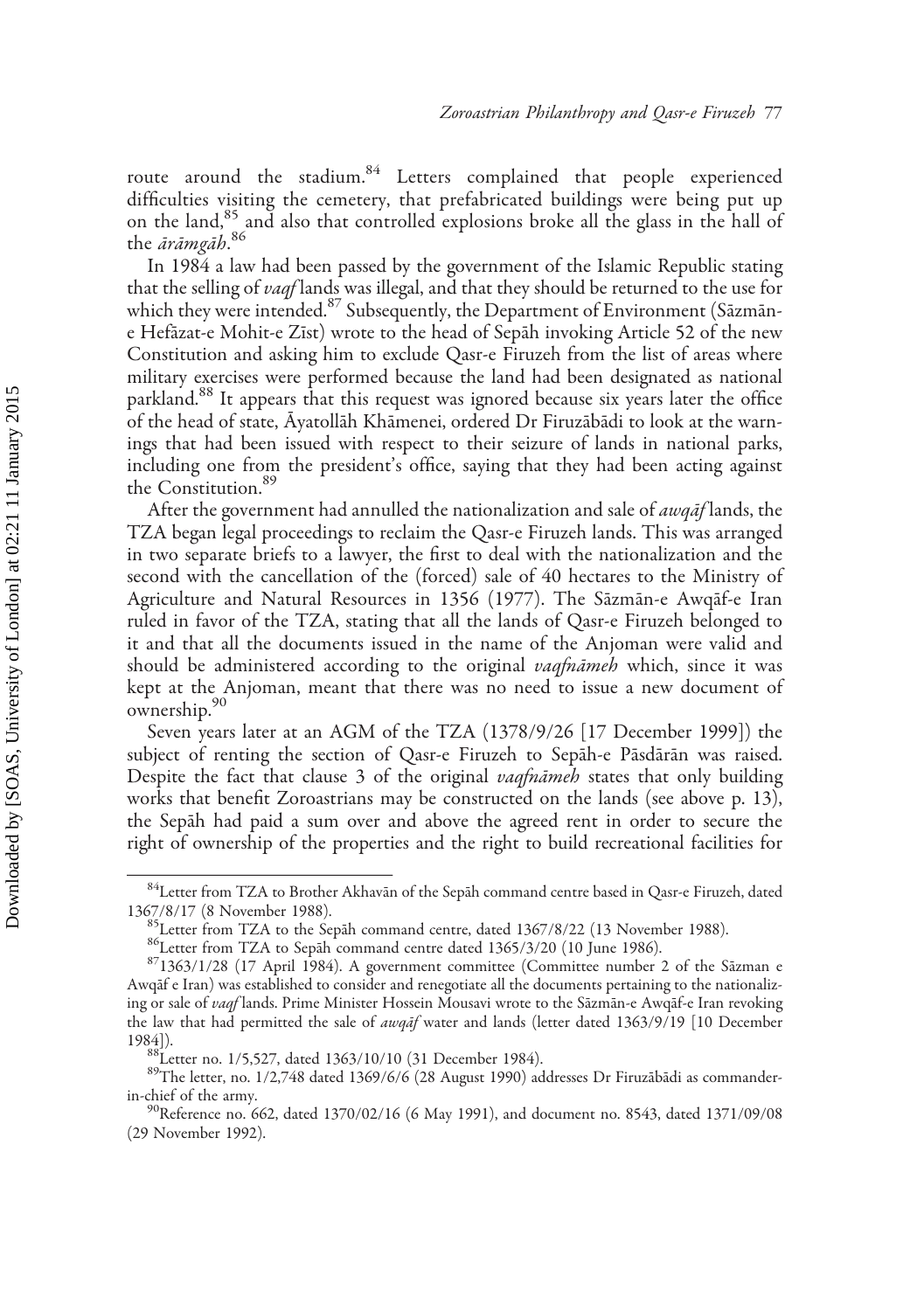the military personnel who were housed there.<sup>91</sup> This payment was deemed illegal in view of the fact that, when the Sepāh had taken over the lands in 1361 (1982) they had been aware of the *vaqfnāmeh* of Qasr-e Firuzeh, including the ruling of clause no. 3, and the ruling by Imam Khomeini concerning  $awq\bar{a}f$  lands. Therefore, they were not able to claim the right of ownership of the properties under any laws pertaining to *vaqf*. After various meetings between members of the Anjoman and Sepah representatives it was agreed that, because there had been a signed agreement, the matter should be referred to Āyatollāh Khāmenei. If, as Velāyat-e Faqīh, he deemed it correct to change the terms of the *vaqfnameh*, then this would be done.<sup>92</sup> A report was sent to the office of Āyatollāh Khāmenei who said that the Sepāh should first obtain the agreement of the TZA before they could claim ownership of the properties on *vaqf* land. The Anjoman had already written a letter to the commander of support and operations of the Sepāh to say that the rental contract conflicted with clause 3 of the vaqfnāmeh.<sup>93</sup> The members of the Anjoman unanimously rejected the granting of the right of ownership of the properties of the *awqāf* lands to the Sepāh-e Pāsdārān of the Islamic Revolution.

The case of Qasr-e Firuzeh continues. Most recently part of the lands has been requested by Tehran municipality to facilitate the building of a new highway in east Tehran, named Shahid (martyr) Shooshtari in memory of those who died in the Iran–Iraq war. Although negotiations between the TZA and the municipality have been positive, part of this land is already leased to Sepāh who are asking for compensation from the TZA of 85 percent of the value of the land.<sup>94</sup> The president of the TZA, Dr Rostam Khosraviyāni, reported this matter to members. He also spoke, among other things, of the urgency of protecting other land and property owned by the TZA in Tehran.<sup>95</sup>

#### Conclusion

The case of Qasr-e Firuzeh spans a transitional period in Iranian history that saw Iran become politically and socially more cohesive than ever before. Among the many changes that took place during this period was the growth of the city of Tehran, which transformed the Zoroastrian community, and accelerated its journey into modernity. Zoroastrians, in order to maintain their integrity as members of a minority religious community, as well to keep up with, and often to lead the advances in education, business and administration, were obliged to found and to fund their own institutions —both religious and social. They were well positioned to do this partly because of their relationship with co-religionists in India, and partly because of the tradition of self-help generated over centuries through the practice of religious charity.

<sup>&</sup>lt;sup>91</sup>This sum was paid under the clause *pazīreh-ye ebtedā'i*, which means "initial acceptance" and is per-<br>mitted, in certain circumstances, under *vaqf* law.

<sup>&</sup>lt;sup>92</sup>Minutes of the meeting held on 1383/9/10 (30 November 2004).<br><sup>93</sup>Letter dated 1383/8/12 (2 November 2004).<br><sup>94</sup>Letter to Sepāh from Dr Rostam Khosraviyāni, dated 1389/5/10 (1 August 2010).<br><sup>95</sup>http://www.berasad.com/f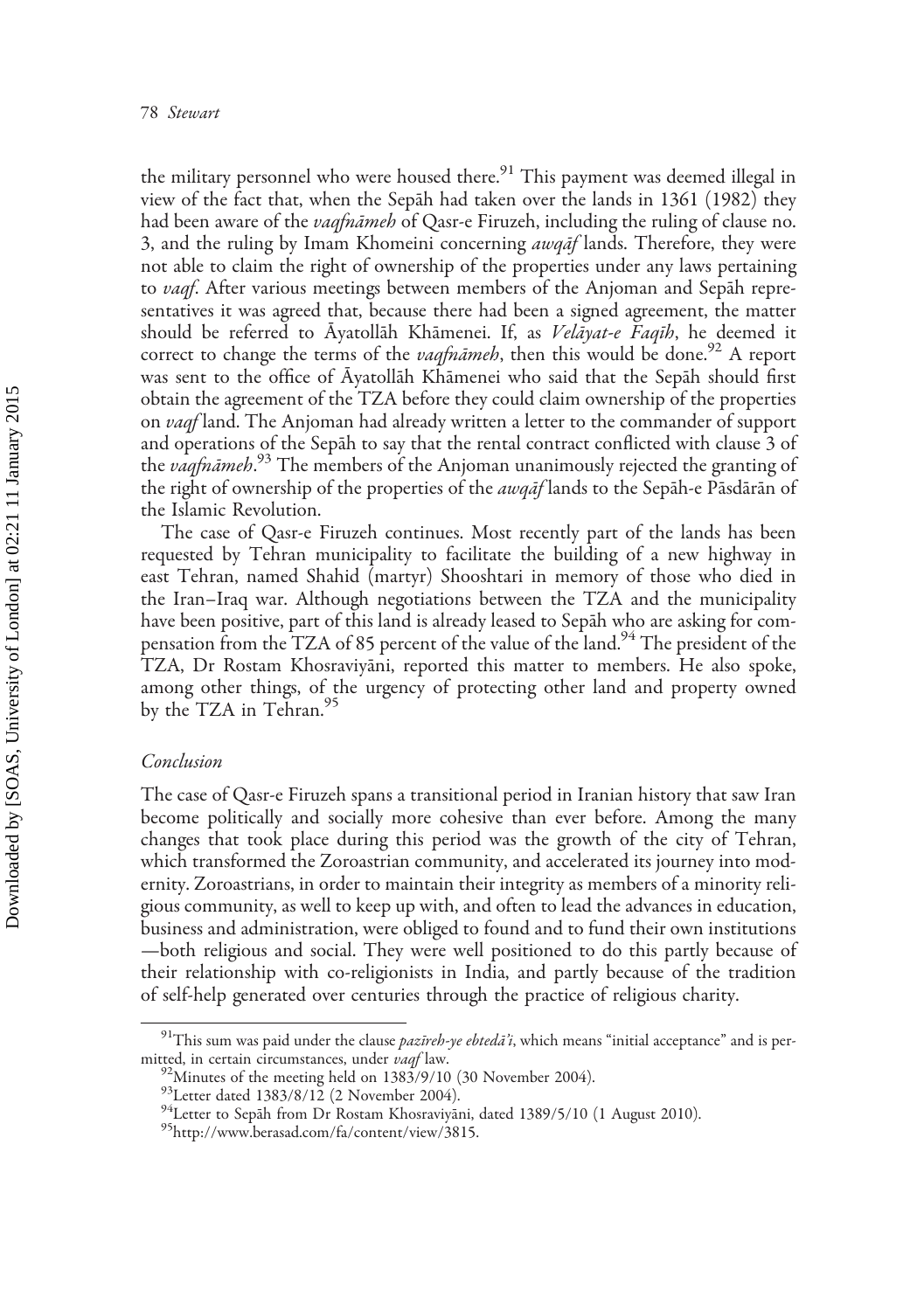Through an examination of religious charity in the pre-Islamic context, we are able to compare the authority of the Zoroastrian priesthood in the Sasanian period with that of laymen in the modern era. The pious foundations, both private and public, that were established during the Sasanian period had clear objectives; to benefit a person's soul, to preserve lines of succession and to ensure the transfer of wealth across generations. The religious motives for public charities are likely to have been reinforced by the clergy who benefited from a system that facilitated the accumulation of substantial wealth. Moreover, priests were responsible for the performance of religious ceremonies as well as for reminding people of their religious duties; for example rites of passage, initiation, marriage and death ceremonies had both religious and legal implications for pious foundations. The priesthood was further empowered by its relationship with the nobility and the fact that the *magupatān magupat* was responsible for judicial decisions as well as the formation of law. The decline in the authority of the priesthood in Iran was perhaps inevitable once it no longer enjoyed the patronage of a powerful monarch, the wealth in lands and property of an established church and a laity that was in a position to afford expensive ritual ceremonies. The opportunity to regain power and influence might have been realized with the growth of Parsi fortunes; however, the rise of the merchant classes, both in India and Iran, brought changes of a different sort.

The modern era, from the mid-eighteenth century, is marked by charismatic leadership within the Zoroastrian communities in India and Iran. Both conservative and reformist opinions came from those who, with the benefit of wealth and education, were chosen to manage the affairs of the community. Tensions that arose over social and religious issues were not so much between priest and layman, as between the older and younger generations, or between urban and rural populations; sometimes they were simply the result of different views of powerful individuals. It was leaders of the community such as Keikhosrow Shāhrokh and Arbāb Rostam Giv who introduced religious changes in the community—motivated by their own convictions as to how the religion ought to be interpreted and adapted to modern living. In time-honored fashion, the practical need for a facility that fulfilled religious criteria was addressed through religious charity. However, the founding of a cemetery involved the transition from exposure to burial—a major departure for the Iranian Zoroastrian community—and one that was driven largely by Keikhosrow Shāhrokh, a layman who was respected enough within the community to impose his religious views. Later, it was laymen and women rather than priests who objected vociferously to the idea of cremation.<sup>96</sup>

Although it would be unwise to extrapolate too much from a single case, it is the perceived inviolability of the ancient system of vaqf that was invoked again and again as the lands of Qasr-e Firuzeh were threatened with seizure by successive governments —often for opposing reasons. In the case of the Pahlavis, one of the motives for the nationalization of land was to curb the wealth of the clergy; in the case of the Islamic Republic, the primary reason for reclaiming vaqf land was to return it to its rightful

<sup>&</sup>lt;sup>96</sup>For the role of the Mobedān Council in Iran, see Stewart with Moavenat, Zoroastrianism in Iran.